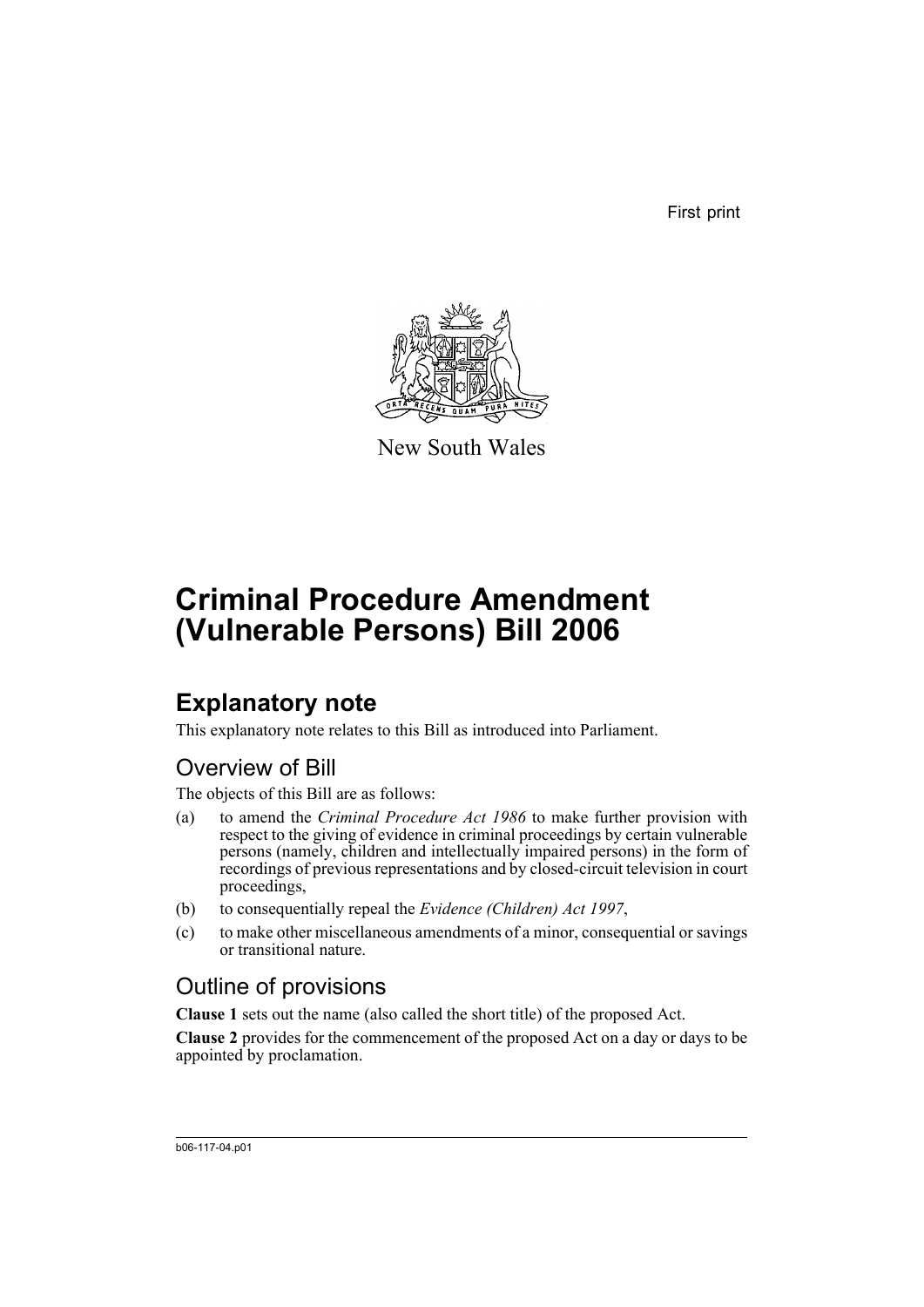Explanatory note

**Clause 3** is a formal provision that gives effect to the amendments to the *Criminal Procedure Act 1986* set out in Schedule 1.

**Clause 4** is a formal provision that gives effect to the amendments to the Acts set out in Schedule 2.

**Clause 5** repeals the *Evidence (Children) Act 1997*.

**Clause 6** repeals the *Evidence (Children) Regulation 2004*.

**Clause 7** provides for the repeal of the proposed Act after all the amendments made by the proposed Act have commenced. Once the amendments have commenced the proposed Act will be spent and section 30 of the *Interpretation Act 1987* provides that the repeal of an amending Act does not affect the amendments made by that Act.

### **Schedule 1 Amendment of Criminal Procedure Act 1986**

#### **Amendments relating to evidence given by vulnerable persons**

**Schedule 1 [13]** inserts a new Part 6 (proposed sections 306M–306ZP) into Chapter 6 of the *Criminal Procedure Act 1986* dealing with the giving of evidence in certain proceedings by 'vulnerable persons' (defined as children and intellectually impaired persons). For the purposes of the proposed Part, a person is defined to be *intellectually impaired* if the person has:

- (a) an appreciably below average general intellectual function, or
- (b) a cognitive impairment (including dementia or autism) arising from, or as a result of, an acquired brain injury, neurological disorder or a developmental disorder, or
- (c) any other intellectual disability.

The proposed Part substantially re-enacts, with some minor modifications, the provisions of the *Evidence (Children) Act 1997* (which is repealed by clause 5) so as  $\overline{t}$ o:

- (a) enable electronically recorded interviews made by investigating officials with a witness who is a vulnerable person to be admitted into evidence as part or all of such a person's evidence in chief in any criminal proceedings, and
- (b) confer an entitlement on vulnerable persons to give evidence in criminal and certain other proceedings by means of closed-circuit television facilities or other similar technology, rather than by attending the proceedings to give oral evidence.

In relation to intellectually impaired persons, the proposed Part will only apply to evidence given by such persons in the manner provided by the Part if the court is satisfied that the facts of the case may be better ascertained if the person's evidence is given in such a manner.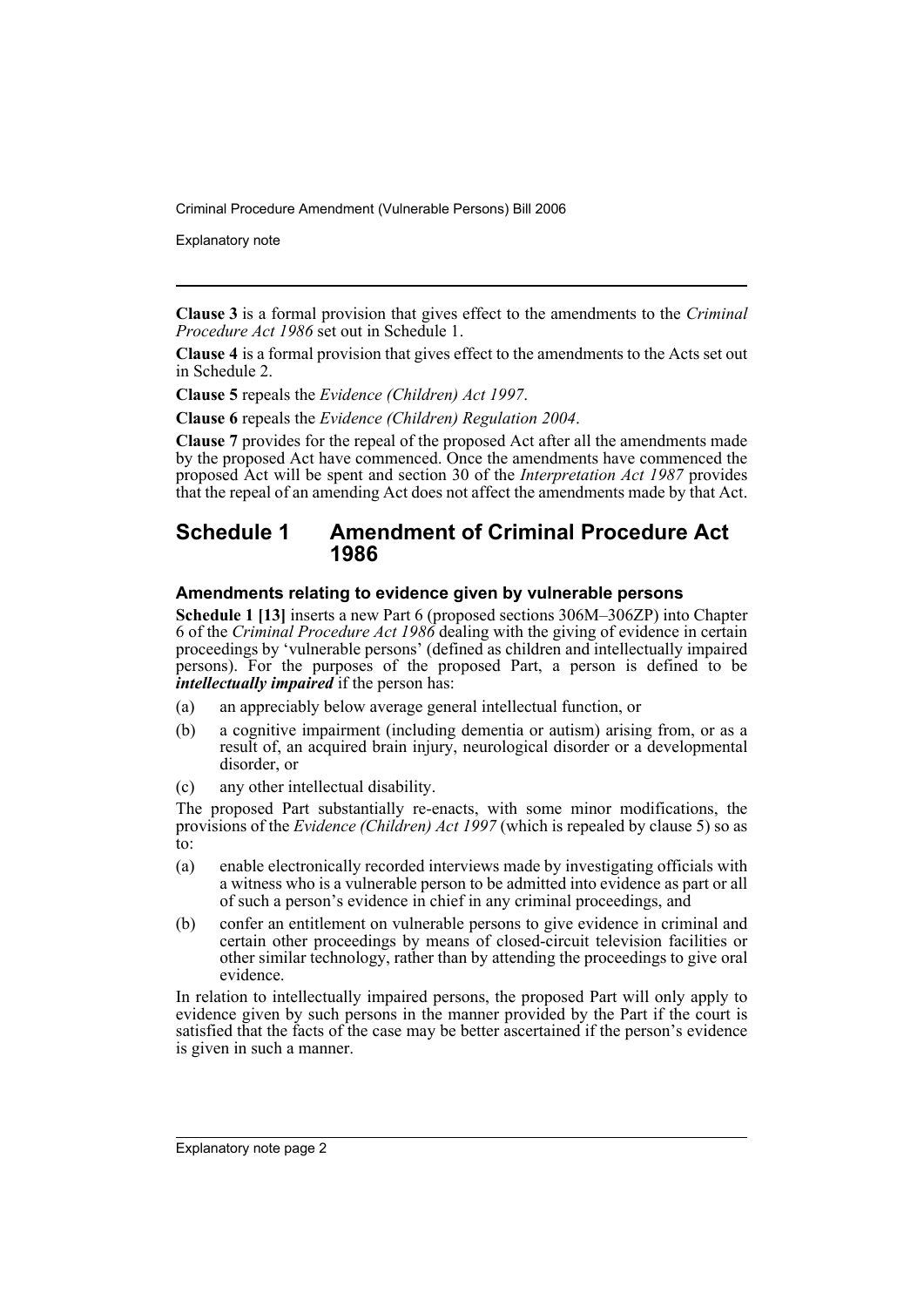Explanatory note

The minor modifications contained in the proposed Part include the following:

- (a) Section 7 of the *Evidence (Children) Act 1997*, which has not been commenced because of operational difficulties, requires an investigating official who questions a child in connection with the investigation of the commission or possible commission of an offence by the child or any other person to ensure that any representation made by the child in the course of the interview, and that the investigating official considers may be adduced as evidence in a court, is recorded. The equivalent section proposed to be inserted into the *Criminal Procedure Act 1986* provides that the regulations may require an investigating official to record interviews with vulnerable persons (see proposed section 306Q).
- (b) At present, section 11 of the *Evidence (Children) Act 1997* provides that a child is entitled to give evidence in chief of a previous representation in the form of a recording made by an investigating official of an interview in the course of which the previous representation was made. In particular, section 11 (1A) of that Act currently provides that a child who is 16 years of age or more but less than 18 years of age at the time evidence is given is only entitled to give evidence in the form of a recording of a previous representation made by the child when the child was less than 16 years of age. The equivalent section proposed to be inserted into the *Criminal Procedure Act 1986* provides, instead, that such evidence may be admitted no matter what age the person is at the time evidence is given (see proposed section 306U).
- (c) Section 12 of the *Evidence (Children) Act 1997* currently provides that the hearsay rule and the opinion rule do not prevent the admission or use of a recording of a child's previous representation. However, if the child is not the accused person in the proceeding, the recording is to be admissible only if it is proved that the accused person and his or her lawyer (if any) were given a reasonable opportunity (in accordance with regulations that set out certain notice requirements) to listen to, and in the case of a video recording, view the recording. The equivalent section proposed to be inserted into the *Criminal Procedure Act 1986* further provides that if the notice requirements under the regulations have not been complied with, the recording may still be admitted if the court is satisfied that the parties consent and the accused person and his or her lawyer have been given a reasonable opportunity (otherwise than in accordance with the regulations) to listen to or view the recording (see proposed section 306V).
- (d) Section 21 of the *Evidence (Children) Act 1997* currently provides that closed-circuit television facilities and other similar technology used for giving the evidence of a child are not to be used for the giving of identification evidence. The equivalent section proposed to be inserted into the *Criminal Procedure Act 1986* further provides that identification evidence may still be given by means of closed-circuit television facilities or any other similar technology that relates to evidence that is not a fact in issue (see proposed section 306ZE).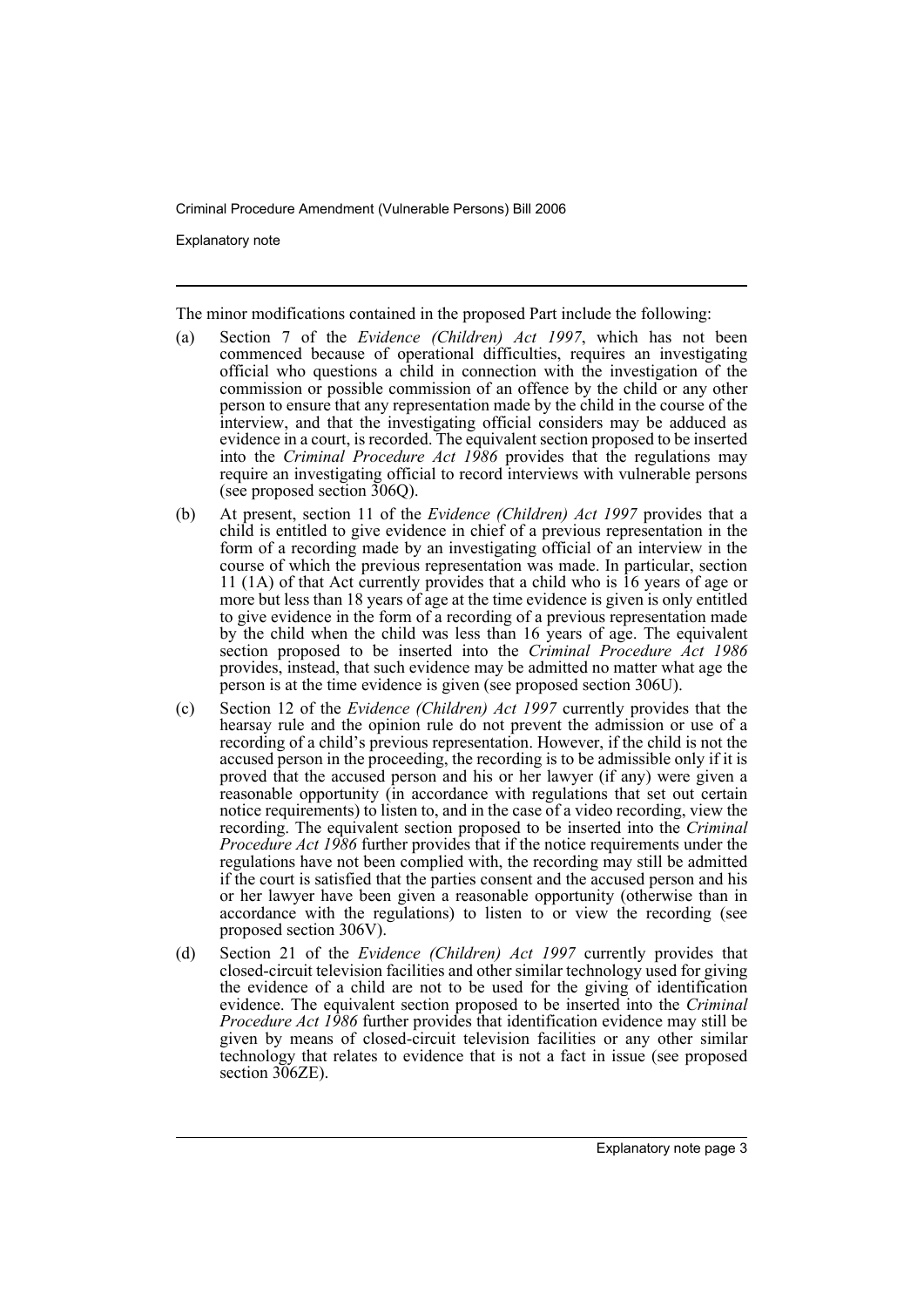Explanatory note

#### **Other amendments**

Section 91 of the *Criminal Procedure Act 1986* provides that a person who made a written statement tendered as evidence in committal proceedings may be directed by a Magistrate to attend at the proceedings. **Schedule 1 [2]** provides that a direction may not be given under section 91 so as to require the attendance of the complainant in certain sexual offence proceedings if the complainant is intellectually impaired.

**Schedule 1 [1] and [3]–[12]** amend various sections of the *Criminal Procedure Act 1986* as a consequence of the repeal of the *Evidence (Children) Act 1997* and the amendments made by Schedule  $1$  [13].

Schedule 1 [14] enables savings and transitional regulations to be made as a consequence of the proposed Act.

**Schedule 1 [15]** inserts savings and transitional provisions as a consequence of the enactment of the proposed Act.

## **Schedule 2 Consequential amendment of other Acts**

**Schedule 2** amends the *Children (Criminal Proceedings) Act 1987*, the *Crimes Act 1900* and the *Evidence (Audio and Audio Visual Links) Act 1998* as a consequence of the repeal of the *Evidence (Children) Act 1997* and the amendments made by Schedule 1 [13].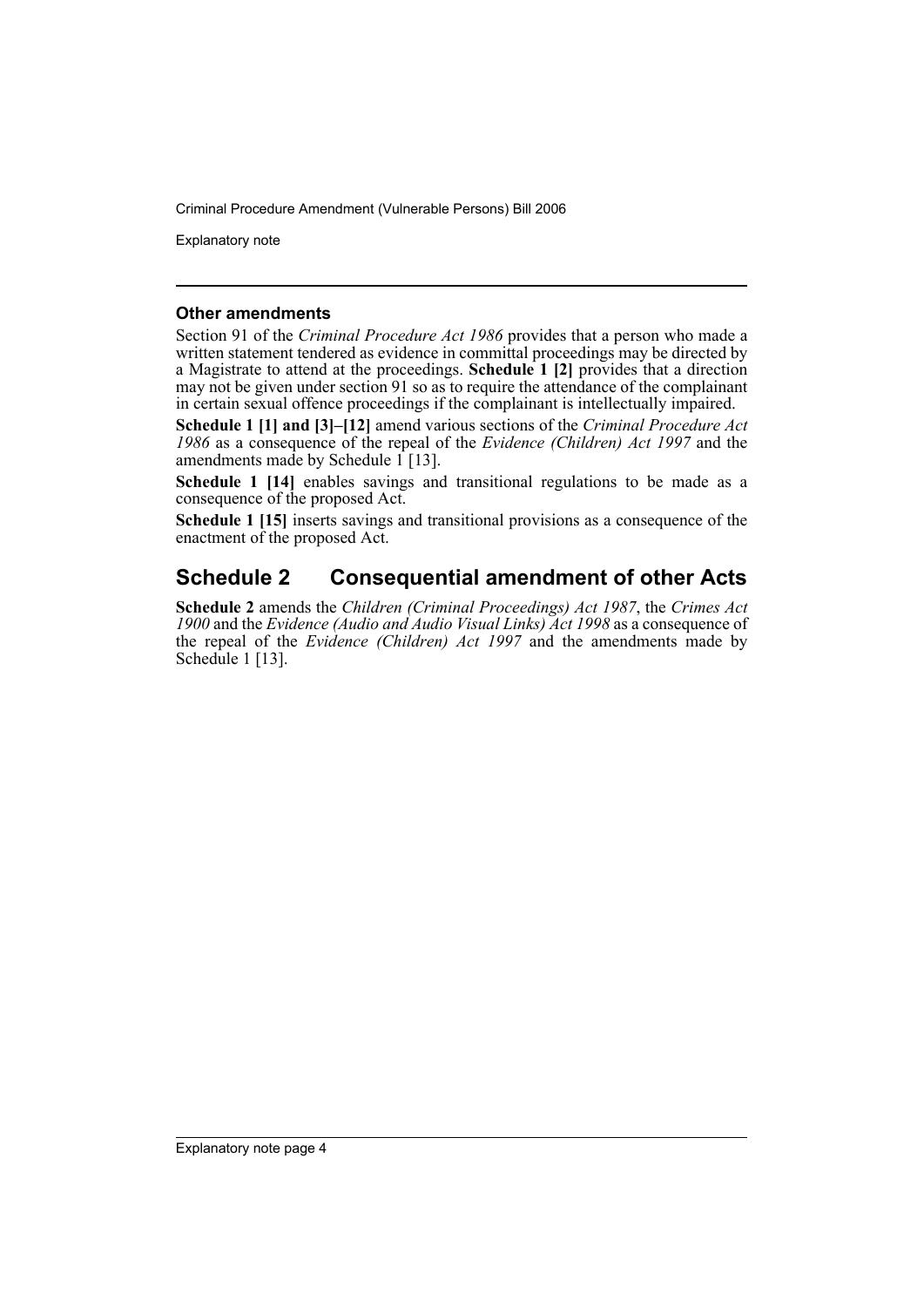First print



New South Wales

# **Criminal Procedure Amendment (Vulnerable Persons) Bill 2006**

## **Contents**

|            |                                                 | Page |
|------------|-------------------------------------------------|------|
|            | Name of Act                                     |      |
|            | Commencement                                    | 2    |
| 3          | Amendment of Criminal Procedure Act 1986 No 209 |      |
| 4          | Consequential amendment of other Acts           | 2    |
| 5          | Repeal of Evidence (Children) Act 1997 No 143   | 2    |
| 6          | Repeal of Evidence (Children) Regulation 2004   |      |
|            | Repeal of Act                                   | 2    |
| Schedule 1 | Amendment of Criminal Procedure Act 1986        | 3    |
| Schedule 2 | Consequential amendment of other Acts           |      |
|            |                                                 |      |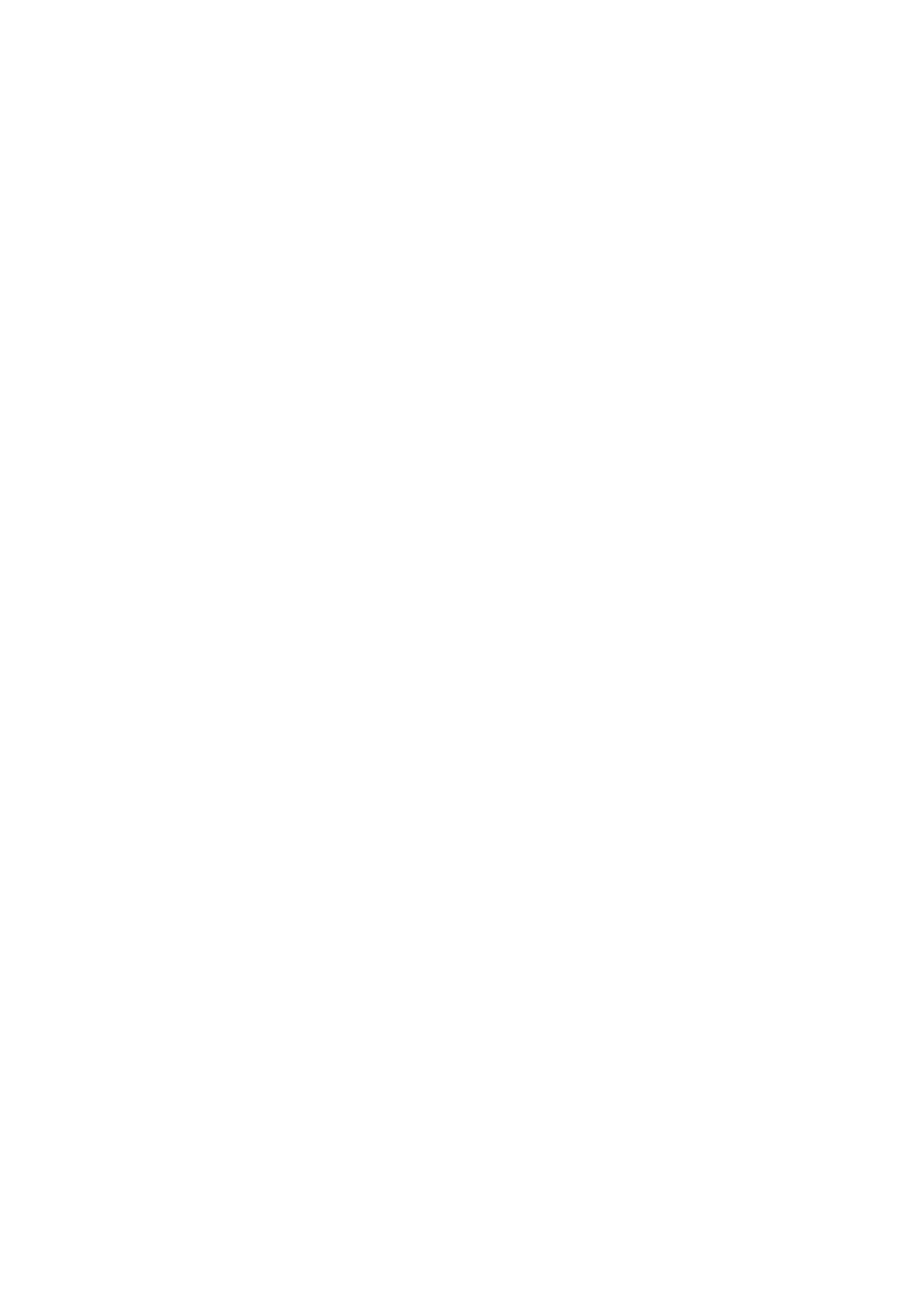

New South Wales

# **Criminal Procedure Amendment (Vulnerable Persons) Bill 2006**

No , 2006

### **A Bill for**

An Act to amend the *Criminal Procedure Act 1986* to make further provision with respect to the giving of evidence in proceedings by children and intellectually impaired persons and to consequentially repeal the *Evidence (Children) Act 1997*; and for other purposes.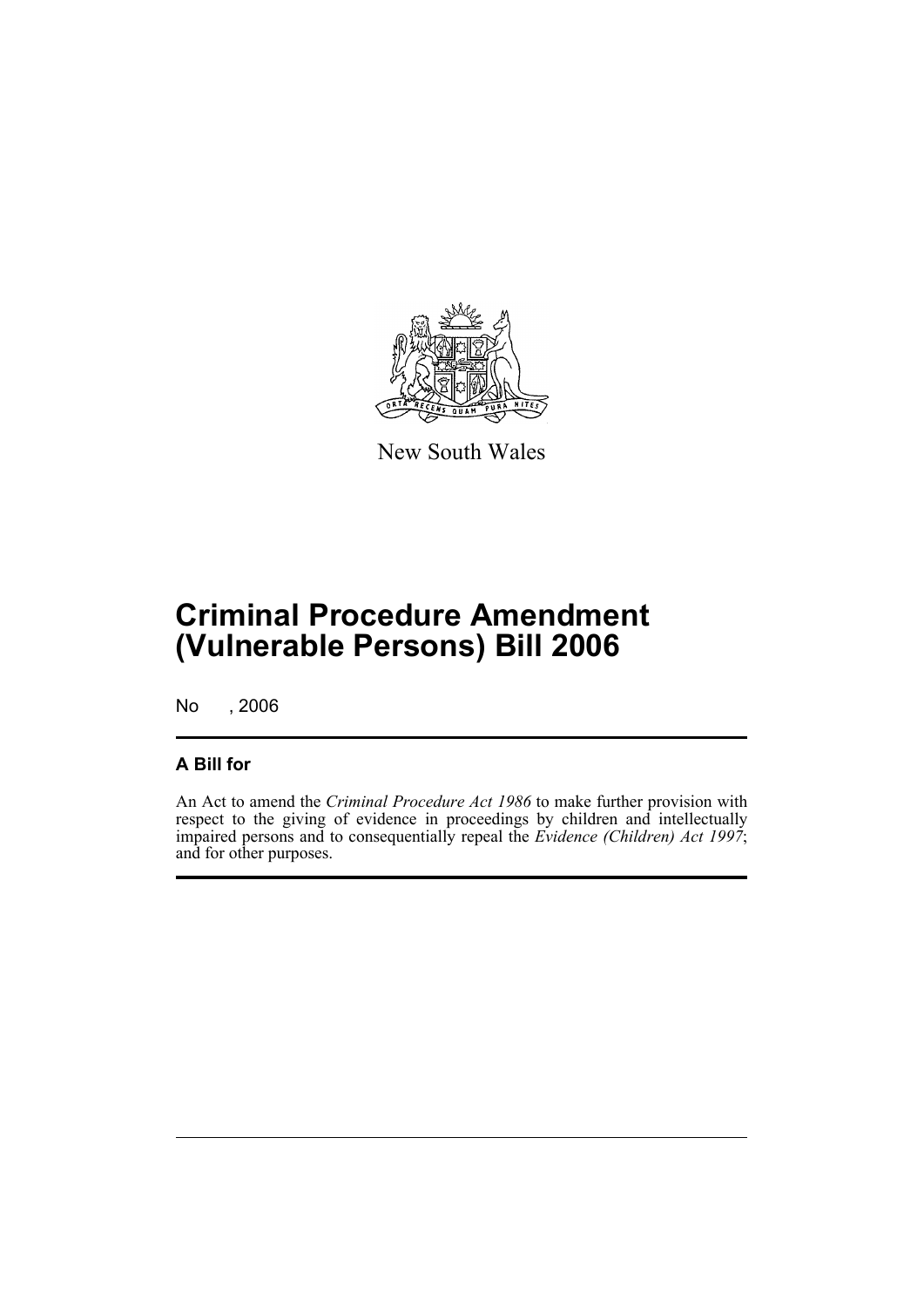<span id="page-7-6"></span><span id="page-7-5"></span><span id="page-7-4"></span><span id="page-7-3"></span><span id="page-7-2"></span><span id="page-7-1"></span><span id="page-7-0"></span>

|              | The Legislature of New South Wales enacts:                                                                                                                       | $\mathbf{1}$                 |  |  |  |
|--------------|------------------------------------------------------------------------------------------------------------------------------------------------------------------|------------------------------|--|--|--|
| 1            | <b>Name of Act</b>                                                                                                                                               |                              |  |  |  |
|              | This Act is the Criminal Procedure Amendment (Vulnerable Persons)<br>Act 2006.                                                                                   | 3<br>$\overline{\mathbf{4}}$ |  |  |  |
| $\mathbf{2}$ | <b>Commencement</b>                                                                                                                                              | 5                            |  |  |  |
|              | This Act commences on a day or days to be appointed by proclamation.                                                                                             | 6                            |  |  |  |
| 3            | <b>Amendment of Criminal Procedure Act 1986 No 209</b>                                                                                                           | $\overline{7}$               |  |  |  |
|              | The Criminal Procedure Act 1986 is amended as set out in Schedule 1.                                                                                             | 8                            |  |  |  |
| 4            | <b>Consequential amendment of other Acts</b>                                                                                                                     | 9                            |  |  |  |
|              | The Acts specified in Schedule 2 are amended as set out in that<br>Schedule.                                                                                     | 10<br>11                     |  |  |  |
| 5            | Repeal of Evidence (Children) Act 1997 No 143                                                                                                                    | 12                           |  |  |  |
|              | The Evidence (Children) Act 1997 is repealed.                                                                                                                    | 13                           |  |  |  |
| 6            | Repeal of Evidence (Children) Regulation 2004                                                                                                                    | 14                           |  |  |  |
|              | The Evidence (Children) Regulation 2004 is repealed.                                                                                                             | 15                           |  |  |  |
| 7            | <b>Repeal of Act</b>                                                                                                                                             | 16                           |  |  |  |
|              | This Act is repealed on the day following the day on which all of the<br>(1)<br>provisions of this Act have commenced.                                           | 17<br>18                     |  |  |  |
|              | The repeal of this Act does not, because of the operation of section 30<br>(2)<br>of the <i>Interpretation Act 1987</i> , affect any amendment made by this Act. | 19<br>20                     |  |  |  |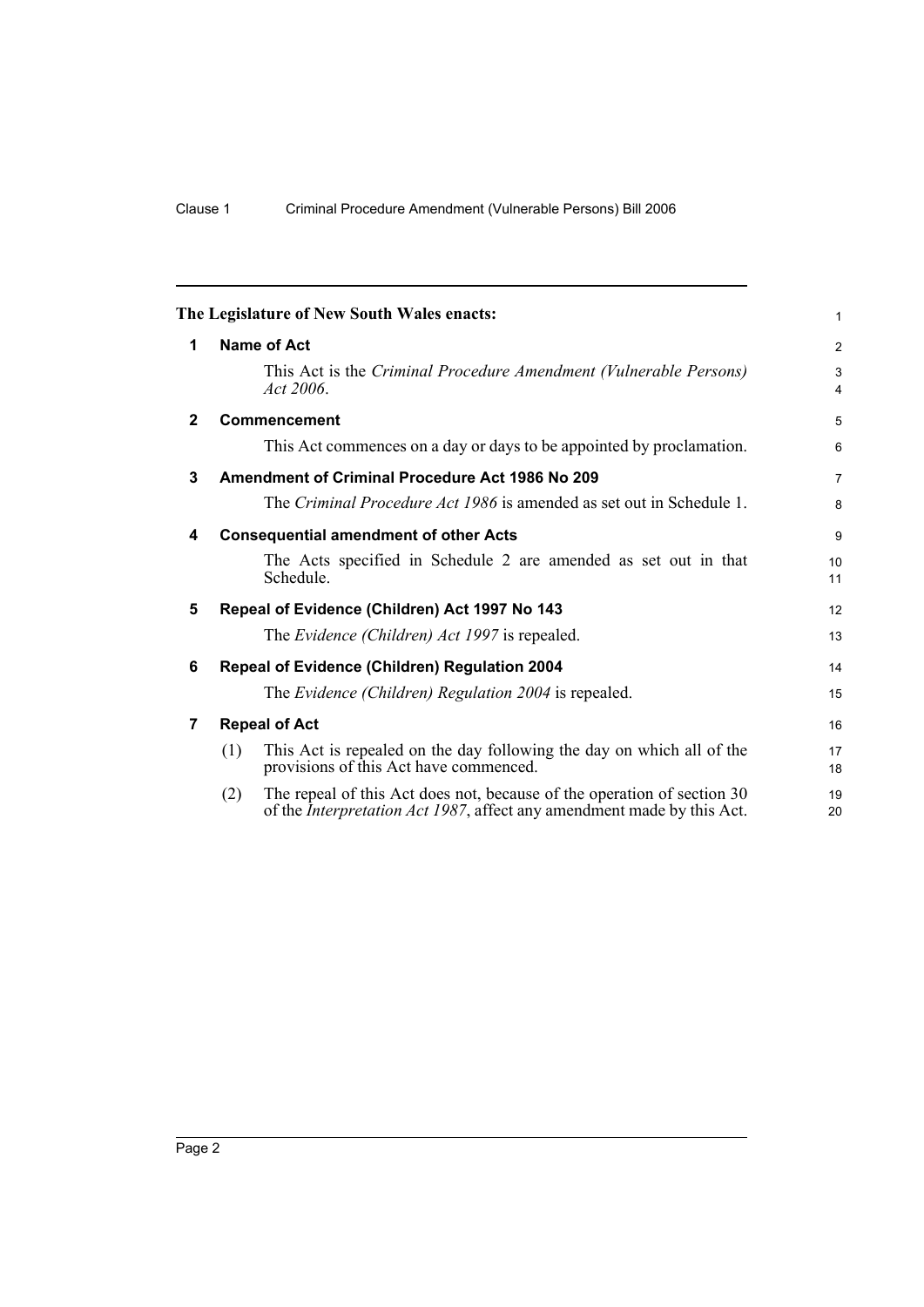Amendment of Criminal Procedure Act 1986 Schedule 1

### <span id="page-8-0"></span>**Schedule 1 Amendment of Criminal Procedure Act 1986**

(Section 3)

1  $\mathfrak{p}$ 

3 4 5

#### **[1] Section 76**

Omit the section. Insert instead:

#### **76 Recordings of interviews with vulnerable persons**

- (1) A written statement may be in the form of a transcript of a recording made by an investigating official of an interview with a vulnerable person, during which the vulnerable person was questioned by the investigating official in connection with the investigation of the commission or possible commission of the offence (as referred to in section 306R), but only if this section is complied with.
- (2) The copy of the transcript of the recording must be certified by an investigating official as an accurate transcript of the recording and served on the accused person in accordance with section 75.
- (3) The accused person must be given, in accordance with the regulations under section 306V  $\check{c}$ 2), a reasonable opportunity to listen to and, in the case of a video recording, to view, the recording.
- (4) However, if the requirements of the regulations under section 306V (2) have not been complied with, the recording may be admitted if the court is satisfied that:
	- (a) the parties consent to the recording being admitted, or
	- (b) the accused person and his or her lawyer (if any) have been given a reasonable opportunity otherwise than in accordance with such regulations to listen to or view the recording and it would be in the interests of justice to admit the recording.
- (5) Nothing in this Division requires the prosecutor to serve on the accused person a copy of the actual recording made by an investigating official of an interview with the vulnerable person (other than a transcript of the record).
- (6) This section does not affect section 306V (2).
- (7) Section 79 (3) does not apply to or in relation to a written statement certified under this section.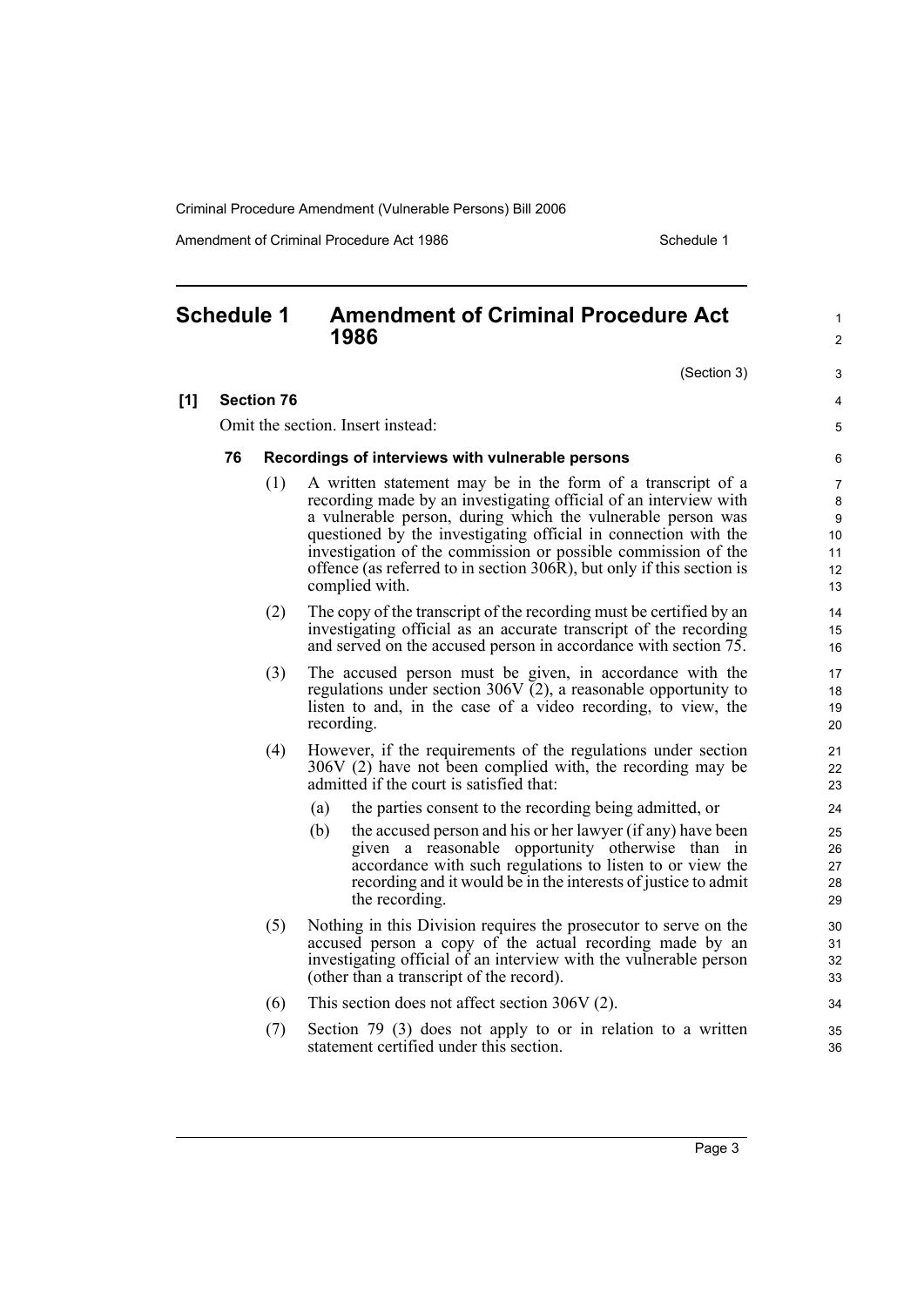Schedule 1 Amendment of Criminal Procedure Act 1986

|     |     | (8)                | In this section:                                                                                                                                                                                                                                                                                                                                                                                                                                                                                                | 1                                                                  |
|-----|-----|--------------------|-----------------------------------------------------------------------------------------------------------------------------------------------------------------------------------------------------------------------------------------------------------------------------------------------------------------------------------------------------------------------------------------------------------------------------------------------------------------------------------------------------------------|--------------------------------------------------------------------|
|     |     |                    | <i>investigating official</i> has the same meaning as it has in Part 6 of<br>Chapter 6.                                                                                                                                                                                                                                                                                                                                                                                                                         | $\overline{2}$<br>3                                                |
|     |     |                    | <i>vulnerable person</i> has the same meaning as it has in Part 6 of<br>Chapter 6.                                                                                                                                                                                                                                                                                                                                                                                                                              | 4<br>5                                                             |
|     |     |                    | Note. Part 6 of Chapter 6 allows vulnerable persons (children and<br>intellectually impaired persons) to give evidence of a previous<br>representation in the form of a recording made by an investigating official<br>of an interview with the vulnerable person. Section 306V $(2)$ (which is<br>contained in that Part) provides that such evidence is not to be admitted<br>unless the accused person and his or her lawyer have been given a<br>reasonable opportunity to listen to or view the recording. | $\,6$<br>$\overline{7}$<br>8<br>$\boldsymbol{9}$<br>10<br>11<br>12 |
| [2] |     |                    | Section 91 Witness may be directed to attend                                                                                                                                                                                                                                                                                                                                                                                                                                                                    | 13                                                                 |
|     |     |                    | Insert after section 91 $(7)$ :                                                                                                                                                                                                                                                                                                                                                                                                                                                                                 | 14                                                                 |
|     |     | (7A)               | A direction may not be given under this section so as to require<br>the attendance of the complainant in proceedings for a prescribed<br>sexual offence if the complainant is an intellectually impaired<br>person (within the meaning of Part 6 of Chapter 6).                                                                                                                                                                                                                                                 | 15<br>16<br>17<br>18                                               |
| [3] |     | <b>Section 185</b> |                                                                                                                                                                                                                                                                                                                                                                                                                                                                                                                 | 19                                                                 |
|     |     |                    | Omit the section. Insert instead:                                                                                                                                                                                                                                                                                                                                                                                                                                                                               | 20                                                                 |
|     | 185 |                    | Recording of interviews with vulnerable persons                                                                                                                                                                                                                                                                                                                                                                                                                                                                 | 21                                                                 |
|     |     | (1)                | If the prosecutor intends to call a vulnerable person to give<br>evidence in proceedings, the brief of evidence may include a<br>transcript of a recording made by an investigating official of an<br>interview with the vulnerable person, during which the<br>vulnerable person was questioned by the investigating official in<br>connection with the investigation of the commission or possible<br>commission of the offence (as referred to in section 306R).                                             | 22<br>23<br>24<br>25<br>26<br>27<br>28                             |
|     |     | (2)                | A copy of the transcript of the recording must be certified by an<br>investigating official as an accurate transcript of the recording<br>and served on the accused person in accordance with section 183.                                                                                                                                                                                                                                                                                                      | 29<br>30<br>31                                                     |
|     |     | (3)                | A brief of evidence that includes a transcript of a recording of an<br>interview with a vulnerable person is not required also to include<br>a written statement from the vulnerable person concerned.                                                                                                                                                                                                                                                                                                          | 32<br>33<br>34                                                     |
|     |     | (4)                | The transcript of the recording is taken, for the purposes of this<br>Division, to be a written statement taken from the vulnerable<br>person. Accordingly, any document or other thing identified in<br>the transcript as a proposed exhibit forms part of the brief of<br>evidence.                                                                                                                                                                                                                           | 35<br>36<br>37<br>38<br>39                                         |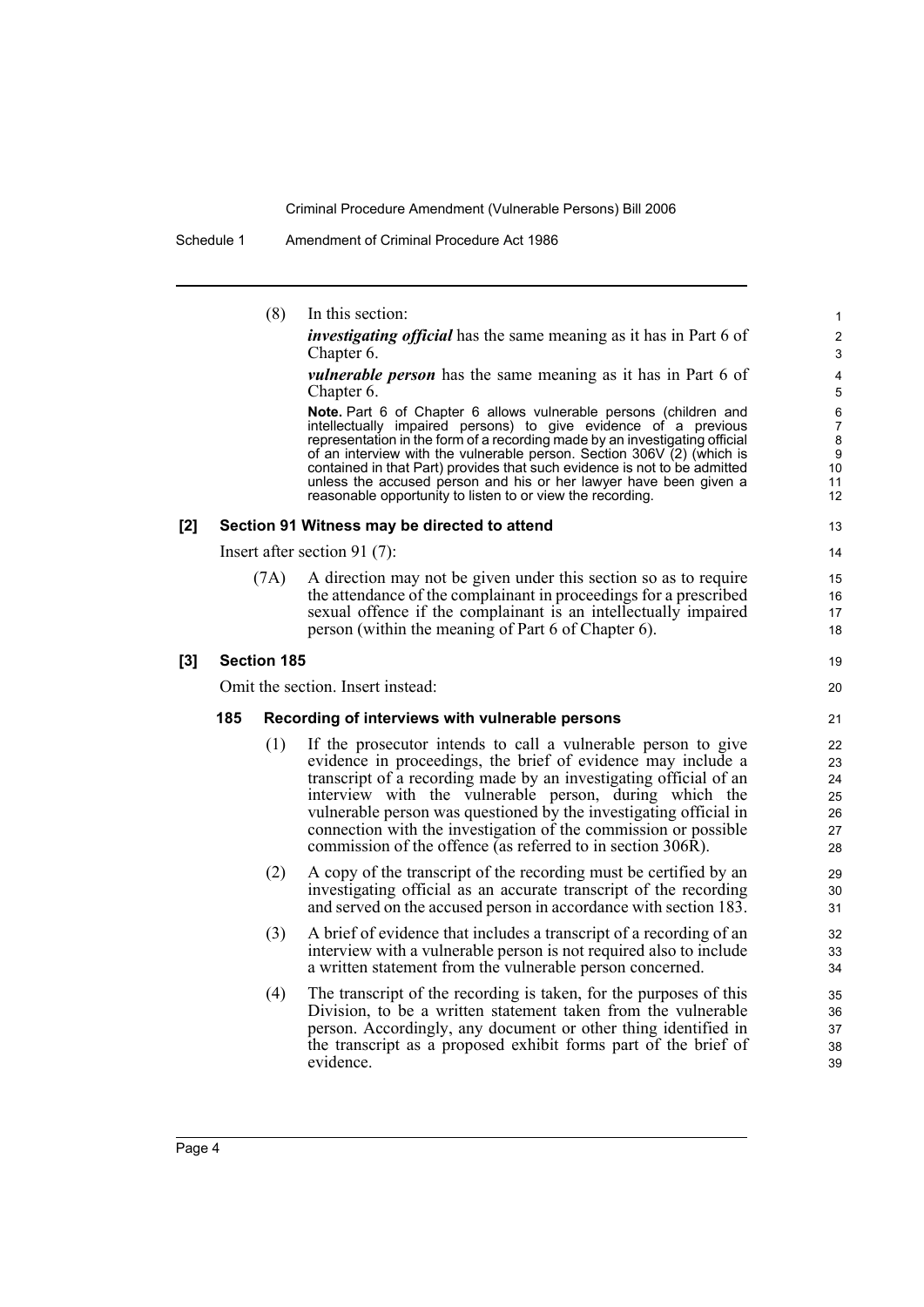Amendment of Criminal Procedure Act 1986 Schedule 1

|     | (5)                               |               | Nothing in this Division requires the prosecutor to serve on the<br>accused person a copy of the actual recording made by an<br>investigating official of an interview with the vulnerable person.                                                                                                                                                                                                                                                                                                            | 1<br>$\overline{2}$<br>3                              |  |
|-----|-----------------------------------|---------------|---------------------------------------------------------------------------------------------------------------------------------------------------------------------------------------------------------------------------------------------------------------------------------------------------------------------------------------------------------------------------------------------------------------------------------------------------------------------------------------------------------------|-------------------------------------------------------|--|
|     | (6)                               |               | This section does not affect section $306V(2)$ .                                                                                                                                                                                                                                                                                                                                                                                                                                                              |                                                       |  |
|     |                                   |               |                                                                                                                                                                                                                                                                                                                                                                                                                                                                                                               | $\overline{4}$                                        |  |
|     | (7)                               |               | In this section:                                                                                                                                                                                                                                                                                                                                                                                                                                                                                              | 5                                                     |  |
|     |                                   | Chapter 6.    | <i>investigating official</i> has the same meaning as it has in Part 6 of                                                                                                                                                                                                                                                                                                                                                                                                                                     | 6<br>$\overline{7}$                                   |  |
|     |                                   | Chapter 6.    | <i>vulnerable person</i> has the same meaning as it has in Part 6 of                                                                                                                                                                                                                                                                                                                                                                                                                                          | $\bf 8$<br>9                                          |  |
|     |                                   |               | Note. Part 6 of Chapter 6 allows vulnerable persons (children and<br>intellectually impaired persons) to give evidence of a previous<br>representation in the form of a recording made by an investigating official<br>of an interview with the vulnerable person. Section 306V (2) (which is<br>contained in that Part) provides that such evidence is not to be admitted<br>unless the accused person and his or her lawyer have been given a<br>reasonable opportunity to listen to or view the recording. | 10<br>11<br>$12 \overline{ }$<br>13<br>14<br>15<br>16 |  |
| [4] | <b>Section 274 Application</b>    |               |                                                                                                                                                                                                                                                                                                                                                                                                                                                                                                               | 17                                                    |  |
|     | Insert at the end of the section: |               |                                                                                                                                                                                                                                                                                                                                                                                                                                                                                                               |                                                       |  |
|     |                                   | $306ZA(c)$ ). | Note. Certain provisions of Part 6 (Giving of evidence by vulnerable<br>persons) of this Chapter extend to evidence given in proceedings of a<br>civil nature arising from certain offences (for example, see section                                                                                                                                                                                                                                                                                         | 19<br>20<br>21<br>22                                  |  |
| [5] |                                   |               | Sections 291 (2) and (5), 291C (1) and 306E (3)                                                                                                                                                                                                                                                                                                                                                                                                                                                               | 23                                                    |  |
|     |                                   |               | Omit "the <i>Evidence (Children) Act 1997</i> " wherever occurring.                                                                                                                                                                                                                                                                                                                                                                                                                                           | 24                                                    |  |
|     | Insert instead "Part 6".          |               |                                                                                                                                                                                                                                                                                                                                                                                                                                                                                                               | 25                                                    |  |
| [6] |                                   |               | Section 291A Other parts of proceedings may be heard in camera                                                                                                                                                                                                                                                                                                                                                                                                                                                | 26                                                    |  |
|     |                                   |               | Omit section 291A (6) (b). Insert instead:                                                                                                                                                                                                                                                                                                                                                                                                                                                                    | 27                                                    |  |
|     |                                   | (b)           | the entitlement of a vulnerable person (within the meaning<br>of Part 6) to have a person present when giving evidence<br>under section 306ZK.                                                                                                                                                                                                                                                                                                                                                                | 28<br>29<br>30                                        |  |
| [7] |                                   |               | Section 291B Incest offence proceedings to be held entirely in camera                                                                                                                                                                                                                                                                                                                                                                                                                                         | 31                                                    |  |
|     |                                   |               | Omit section 291B (3) (b). Insert instead:                                                                                                                                                                                                                                                                                                                                                                                                                                                                    | 32                                                    |  |
|     |                                   | (b)           | the entitlement of a vulnerable person (within the meaning<br>of Part 6) to have a person present when giving evidence<br>under section 306ZK.                                                                                                                                                                                                                                                                                                                                                                | 33<br>34<br>35                                        |  |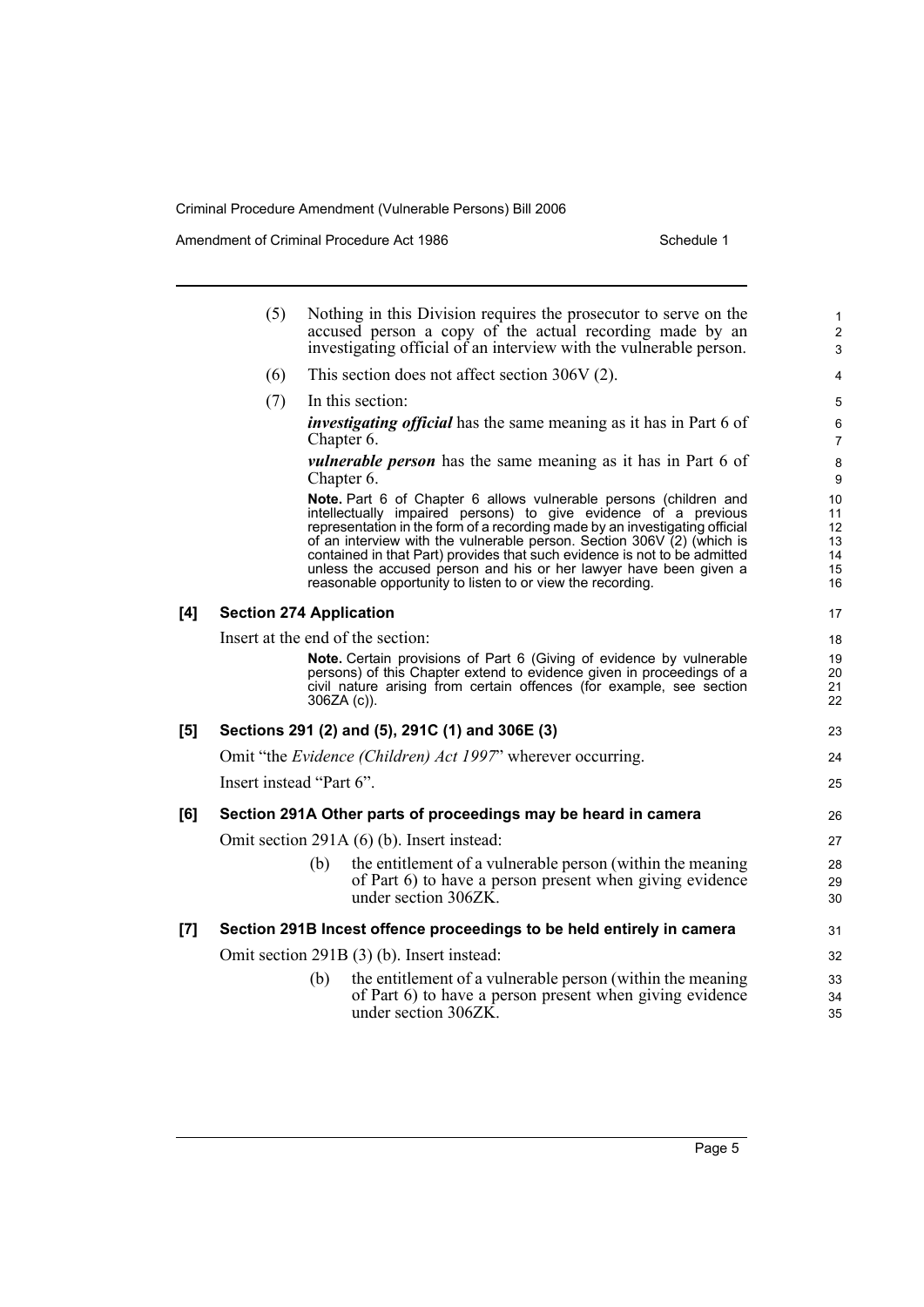| [8]    | unrepresented            | Section 294A Arrangements for complainant in prescribed sexual<br>offence proceedings giving evidence when accused person is                                 | $\mathbf{1}$<br>$\overline{2}$<br>$\mathbf{3}$ |
|--------|--------------------------|--------------------------------------------------------------------------------------------------------------------------------------------------------------|------------------------------------------------|
|        |                          | Omit "section 28 of the <i>Evidence (Children) Act 1997</i> " from section 294A (5).                                                                         | $\overline{4}$                                 |
|        |                          | Insert instead "section 306ZL".                                                                                                                              | 5                                              |
| [9]    |                          | Section 294B Giving of evidence by complainant in prescribed sexual<br>offence proceedings—alternative arrangements                                          | 6<br>$\overline{7}$                            |
|        | 294B (2).                | Omit "child if Part 4 of the <i>Evidence (Children) Act 1997</i> " from section                                                                              | $\bf 8$<br>9                                   |
|        | of that Part".           | Insert instead "vulnerable person (within the meaning of Part 6) if Division 4                                                                               | 10<br>11                                       |
| [10]   |                          | Section 294C Complainant entitled to have support person or persons<br>present when giving evidence                                                          | 12<br>13                                       |
|        |                          | Omit "the <i>Evidence (Children) Act 1997</i> " from section 294C (2) (a).                                                                                   | 14                                             |
|        | Insert instead "Part 6". |                                                                                                                                                              | 15                                             |
| $[11]$ | <b>Section 294C (6)</b>  |                                                                                                                                                              | 16                                             |
|        |                          | Omit "If the complainant is under the age of 16 years when the evidence is<br>given, section 27 of the <i>Evidence (Children) Act 1997</i> does not apply.". | 17<br>18                                       |
| [12]   |                          | Section 294C (7) and (8)                                                                                                                                     | 19                                             |
|        |                          | Insert after section $294C(6)$ (before the note):                                                                                                            | 20                                             |
|        | (7)                      | If the complainant is a vulnerable person (within the meaning of<br>Part 6) when the evidence is given, section 306ZK does not<br>apply.                     | 21<br>22<br>23                                 |
|        | (8)                      | Nothing in this section affects any entitlement a complainant has<br>under section 275B.                                                                     | 24<br>25                                       |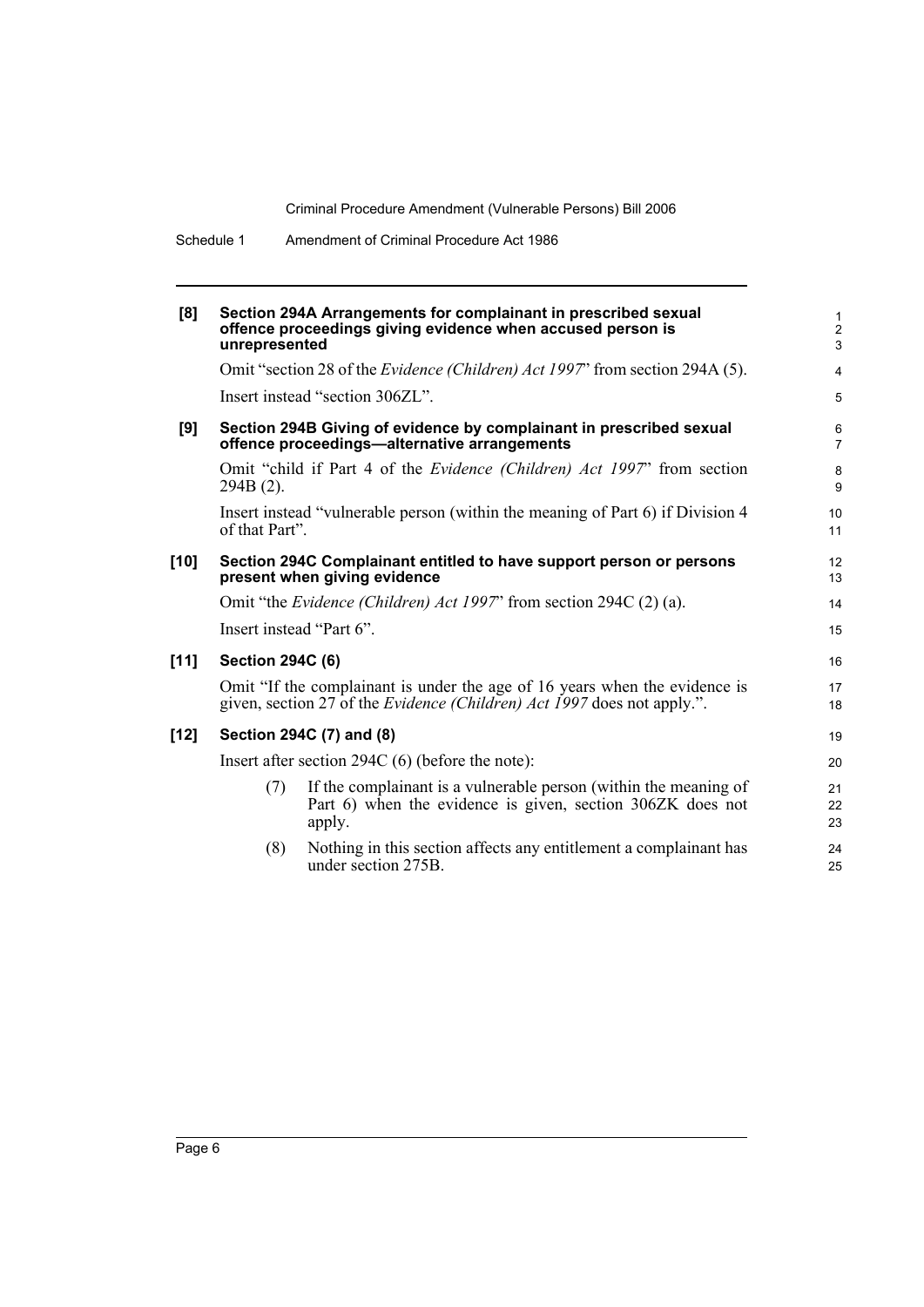Amendment of Criminal Procedure Act 1986 Schedule 1

| $[13]$ |        | Chapter 6, Part 6    |                    |                                                                                                                     | $\mathbf{1}$         |
|--------|--------|----------------------|--------------------|---------------------------------------------------------------------------------------------------------------------|----------------------|
|        |        | Insert after Part 5: |                    |                                                                                                                     | $\overline{2}$       |
|        | Part 6 |                      |                    | Giving of evidence by vulnerable persons                                                                            | 3                    |
|        |        | <b>Division 1</b>    |                    | Preliminary                                                                                                         | 4                    |
|        | 306M   |                      | <b>Definitions</b> |                                                                                                                     | 5                    |
|        |        | (1)                  |                    | In this Part:                                                                                                       | 6                    |
|        |        |                      |                    | child protection prohibition order means a prohibition order                                                        | $\overline{7}$       |
|        |        |                      |                    | within the meaning of the Child Protection (Offenders                                                               | 8                    |
|        |        |                      |                    | Prohibition Orders) Act 2004, and includes an interim child<br>protection prohibition order made under that Act.    | 9<br>10 <sup>1</sup> |
|        |        |                      |                    | <i>court</i> , in relation to a proceeding referred to in section $306ZA$ (d),                                      | 11                   |
|        |        |                      |                    | includes the Victims Compensation Tribunal.                                                                         | 12                   |
|        |        |                      |                    | <i>courtroom</i> , in relation to a proceeding referred to in section                                               | 13                   |
|        |        |                      |                    | 306ZA (d), includes the place where the Victims Compensation                                                        | 14                   |
|        |        |                      |                    | Tribunal is sitting.                                                                                                | 15                   |
|        |        |                      |                    | <i>intellectually impaired person</i> —see subsection (2).                                                          | 16                   |
|        |        |                      |                    | <i>investigating official</i> means:                                                                                | 17                   |
|        |        |                      | (a)                | a police officer (other than a police officer who is engaged<br>in covert investigations), or                       | 18<br>19             |
|        |        |                      | (b)                | in relation to the questioning of a child—a person who is<br>engaged, in conjunction with an investigating official | 20<br>21             |
|        |        |                      |                    | described in paragraph (a), in an investigation caused to be<br>made by the Director-General of the Department of   | 22<br>23             |
|        |        |                      |                    | Community Services under section 27 of the Children and                                                             | 24                   |
|        |        |                      |                    | Young Persons (Care and Protection) Act 1998, or                                                                    | 25                   |
|        |        |                      | (c)                | any other person prescribed by the regulations for the<br>purposes of this definition.                              | 26<br>27             |
|        |        |                      |                    | <i>personal assault offence</i> means any of the following offences:                                                | 28                   |
|        |        |                      | (a)                | an offence under Part 3 of the Crimes Act 1900,                                                                     | 29                   |
|        |        |                      | (b)                | an offence under section 545B or 562AB of the Crimes Act<br>1900,                                                   | 30<br>31             |
|        |        |                      | (c)                | an offence under section 562I or 562ZG of the Crimes Act<br>1900,                                                   | 32<br>33             |
|        |        |                      | (d)                | an offence under section 227 of the Children and Young<br>Persons (Care and Protection) Act 1998,                   | 34<br>35             |
|        |        |                      | (e)                | an offence that includes the commission of, or an intention<br>to commit, any of the above offences,                | 36<br>37             |
|        |        |                      |                    |                                                                                                                     |                      |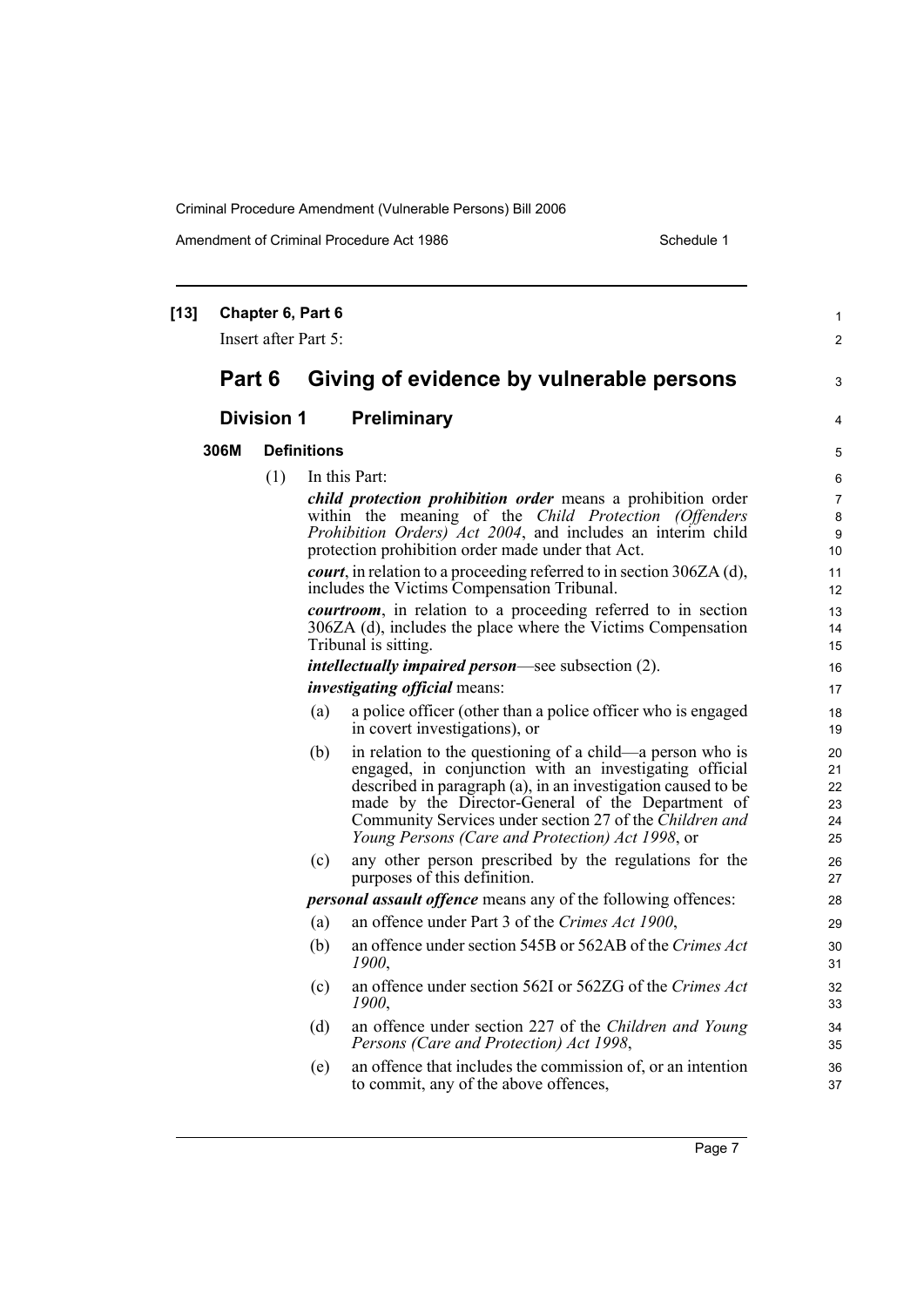|      |     | (f)<br>an offence of attempting, or of conspiracy or incitement, to<br>commit any of the above offences.                                                                                                                         | $\mathbf{1}$<br>$\overline{2}$ |
|------|-----|----------------------------------------------------------------------------------------------------------------------------------------------------------------------------------------------------------------------------------|--------------------------------|
|      |     | <i>recording</i> means:                                                                                                                                                                                                          | 3                              |
|      |     | an audio recording, or<br>(a)                                                                                                                                                                                                    | 4                              |
|      |     | (b)<br>a video recording, or                                                                                                                                                                                                     | 5                              |
|      |     | (c)<br>a video recording accompanied by a separately but<br>contemporaneously recorded audio recording.                                                                                                                          | 6<br>$\overline{7}$            |
|      |     | <i>vulnerable person</i> means a child or an intellectually impaired<br>person.                                                                                                                                                  | 8<br>9                         |
|      | (2) | For the purposes of this Part, a person is <i>intellectually impaired</i><br>if the person has:                                                                                                                                  | 10<br>11                       |
|      |     | (a)<br>appreciably below average general intellectual<br>an<br>function, or                                                                                                                                                      | 12<br>13                       |
|      |     | a cognitive impairment (including dementia or autism)<br>(b)<br>arising from, or as a result of, an acquired brain injury,<br>neurological disorder or a developmental disorder, or                                              | 14<br>15<br>16                 |
|      |     | any other intellectual disability.<br>(c)                                                                                                                                                                                        | 17                             |
|      |     | Note. See section 306P as to the application of this Part to the giving of<br>evidence by intellectually impaired persons.                                                                                                       | 18<br>19                       |
| 306N |     | Words and expressions used in Evidence Act 1995                                                                                                                                                                                  | 20                             |
|      | (1) | Words and expressions that are defined in the <i>Evidence Act 1995</i><br>and that are used in this Part have the same meanings in this Part<br>as they have in the <i>Evidence Act 1995</i> .                                   | 21<br>22<br>23                 |
|      | (2) | This section applies except so far as the context or subject-matter<br>otherwise indicates or requires.                                                                                                                          | 24<br>25                       |
|      | (3) | However, this section does not apply to a word or expression<br>defined in section 306M.                                                                                                                                         | 26<br>27                       |
| 306O |     | <b>Relationship to Evidence Act 1995</b>                                                                                                                                                                                         | 28                             |
|      |     | The provisions of this Part are in addition to the provisions of the<br><i>Evidence Act 1995</i> and do not, unless a contrary intention is<br>shown, affect the operation of that Act.                                          | 29<br>30<br>31                 |
| 306P |     | <b>Application of Part</b>                                                                                                                                                                                                       | 32                             |
|      | (1) | To the extent that this Part applies to children, this Part applies<br>(unless a contrary intention is shown) in relation to evidence<br>given by a child who is under the age of 16 years at the time the<br>evidence is given. | 33<br>34<br>35<br>36           |
|      |     |                                                                                                                                                                                                                                  |                                |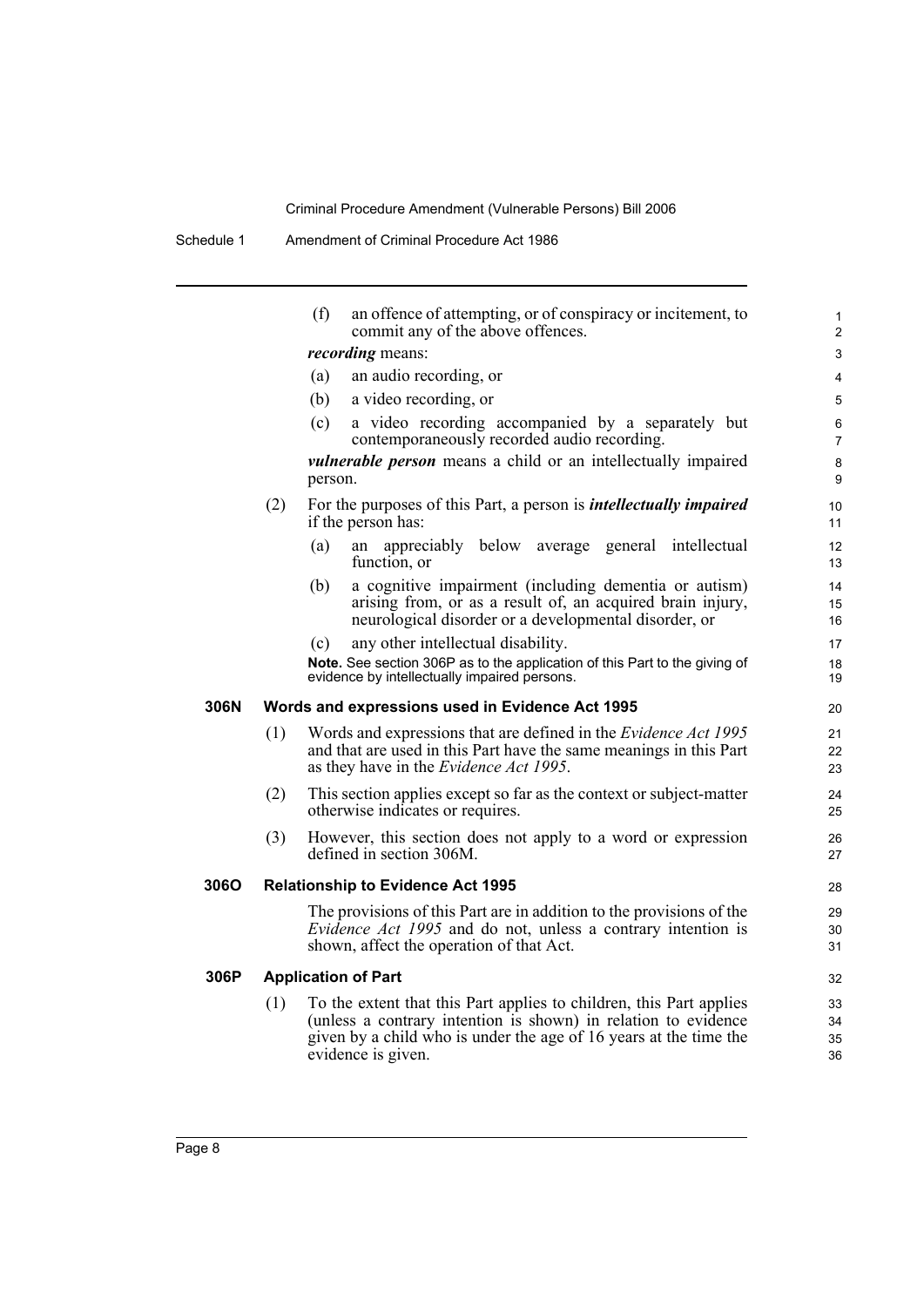Amendment of Criminal Procedure Act 1986 Schedule 1

|                                                                         | (2)                                                                          | To the extent that this Part applies to intellectually impaired<br>persons, this Part applies (unless a contrary intention is shown) in<br>relation to evidence given by an intellectually impaired person in<br>the manner provided by this Part only if the court is satisfied that<br>the facts of the case may be better ascertained if the person's<br>evidence is given in such a manner.                                     | $\mathbf{1}$<br>$\overline{2}$<br>3<br>$\overline{\mathbf{4}}$<br>$\sqrt{5}$<br>$\,6$ |  |  |
|-------------------------------------------------------------------------|------------------------------------------------------------------------------|-------------------------------------------------------------------------------------------------------------------------------------------------------------------------------------------------------------------------------------------------------------------------------------------------------------------------------------------------------------------------------------------------------------------------------------|---------------------------------------------------------------------------------------|--|--|
|                                                                         | <b>Division 2</b>                                                            | Recording of out of court statements                                                                                                                                                                                                                                                                                                                                                                                                | $\overline{7}$                                                                        |  |  |
| 306Q                                                                    | Regulations may require interviews with vulnerable persons to be<br>recorded |                                                                                                                                                                                                                                                                                                                                                                                                                                     |                                                                                       |  |  |
|                                                                         |                                                                              | If the regulations so require, an investigating official who<br>questions a vulnerable person in connection with the<br>investigation of the commission or possible commission of an<br>offence by the person or any other person is, in accordance with<br>any such regulations, to record any representation made by the<br>vulnerable person in the course of the interview during which the<br>vulnerable person is questioned. | 10<br>11<br>12<br>13<br>14<br>15<br>16                                                |  |  |
| <b>Division 3</b><br>Giving evidence of out of court<br>representations |                                                                              |                                                                                                                                                                                                                                                                                                                                                                                                                                     |                                                                                       |  |  |
| 306R                                                                    |                                                                              | <b>Evidence to which this Division applies</b>                                                                                                                                                                                                                                                                                                                                                                                      | 19                                                                                    |  |  |
|                                                                         | (1)                                                                          | This Division applies to evidence of a previous representation of<br>a vulnerable person made in the course of an interview during<br>which the person is questioned by an investigating official in<br>connection with the investigation of the commission or possible<br>commission of an offence.                                                                                                                                | 20<br>21<br>22<br>23<br>24                                                            |  |  |
|                                                                         | (2)                                                                          | To the extent that this Division applies to intellectually impaired<br>persons, this Division does not apply to evidence of a previous<br>representation made before the commencement of this Division.                                                                                                                                                                                                                             | 25<br>26<br>27                                                                        |  |  |
| <b>306S</b>                                                             |                                                                              | Ways in which evidence of vulnerable person may be given                                                                                                                                                                                                                                                                                                                                                                            | 28                                                                                    |  |  |
|                                                                         | (1)                                                                          | Subject to this Part, a vulnerable person may give evidence of a<br>previous representation to which this Division applies made by<br>the person in any criminal proceeding wholly or partly:                                                                                                                                                                                                                                       | 29<br>30<br>31                                                                        |  |  |
|                                                                         |                                                                              | in the form of a recording of the previous representation<br>(a)<br>made by an investigating official of the interview in the<br>course of which the previous representation was made and<br>that is viewed or heard, or both, by the court, or                                                                                                                                                                                     | 32<br>33<br>34<br>35                                                                  |  |  |
|                                                                         |                                                                              | (b)<br>orally in the courtroom, or                                                                                                                                                                                                                                                                                                                                                                                                  | 36                                                                                    |  |  |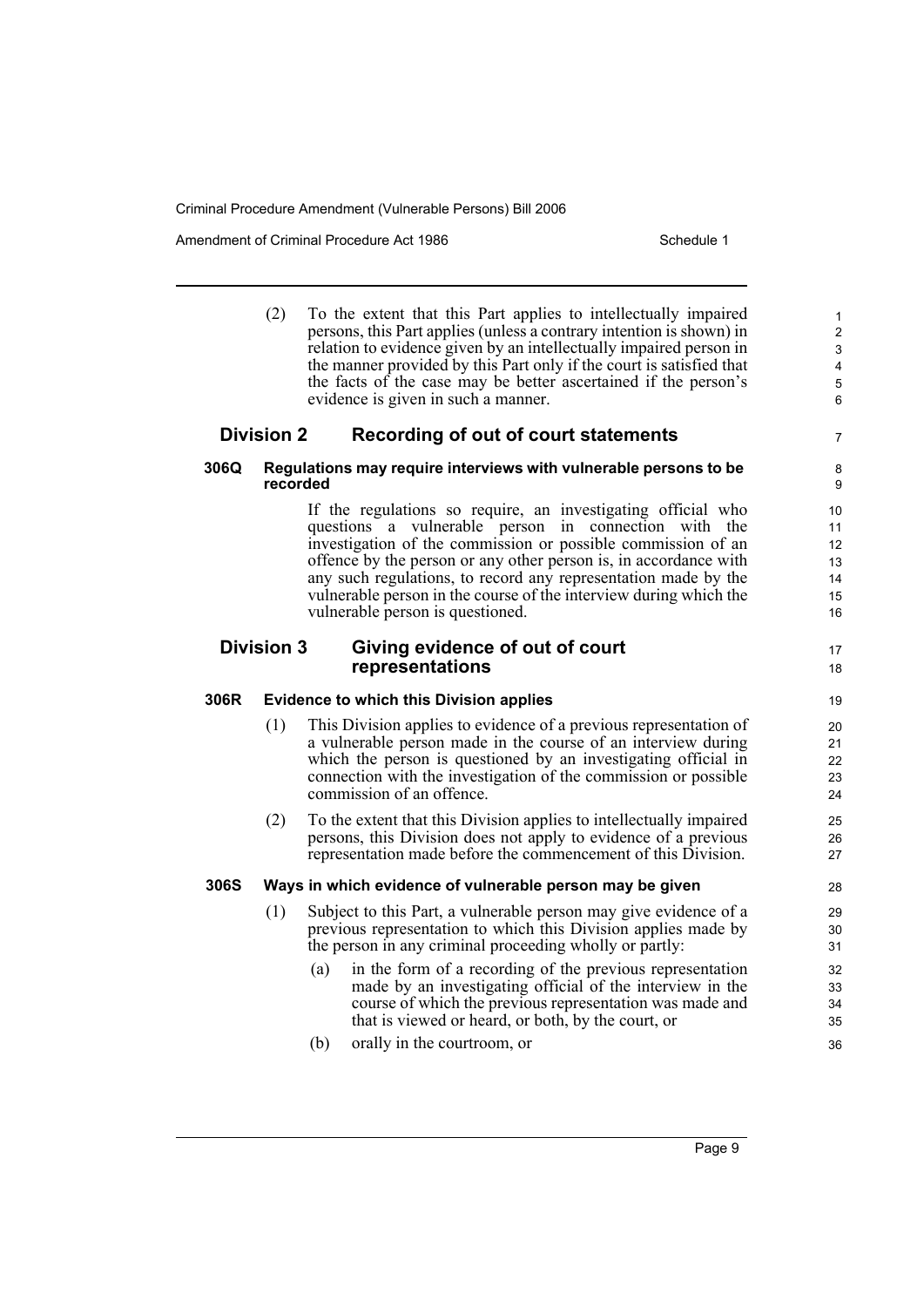|      |     | if the evidence is given in any proceeding to which<br>(c)<br>Division 4 applies—in accordance with alternative<br>arrangements made under section 306W.<br>Note. See section 306ZA.                                                                                                                                                                                                                                                                                                                                                                                                                                                                     | 1<br>$\overline{c}$<br>3<br>4                            |
|------|-----|----------------------------------------------------------------------------------------------------------------------------------------------------------------------------------------------------------------------------------------------------------------------------------------------------------------------------------------------------------------------------------------------------------------------------------------------------------------------------------------------------------------------------------------------------------------------------------------------------------------------------------------------------------|----------------------------------------------------------|
|      | (2) | Evidence in the form of a recording given by a child under<br>subsection $(1)$ $(a)$ is not required to be served on a party to any<br>proceeding (including proceedings in relation to apprehended<br>violence commenced under Part 15A of the Crimes Act 1900).                                                                                                                                                                                                                                                                                                                                                                                        | 5<br>6<br>7<br>8                                         |
|      | (3) | Nothing in this section affects the giving of evidence by means of<br>a written statement for the purposes of Division 3 of Part 2 of<br>Chapter 3.<br>Note. See also section 306ZN.                                                                                                                                                                                                                                                                                                                                                                                                                                                                     | 9<br>10<br>11<br>12                                      |
| 306T |     | Wishes of vulnerable person to be taken into account                                                                                                                                                                                                                                                                                                                                                                                                                                                                                                                                                                                                     | 13                                                       |
|      | (1) | A person must not call a vulnerable person to give evidence of a<br>previous representation to which this Division applies made by<br>the vulnerable person by means other than a recording made by<br>an investigating official of the interview in the course of which<br>the previous representation was made unless the person has taken<br>into account any wishes of the vulnerable person, considered in<br>the light of:<br>(a)<br>in the case of a child—the child's age and understanding,<br>or<br>in the case of an intellectually impaired person—the<br>(b)                                                                                | 14<br>15<br>16<br>17<br>18<br>19<br>20<br>21<br>22<br>23 |
|      | (2) | person's intellectual impairment.<br>However, subsection (1) does not permit a person to require a<br>vulnerable person to express the vulnerable person's wishes in<br>relation to the matter.                                                                                                                                                                                                                                                                                                                                                                                                                                                          | 24<br>25<br>26<br>27                                     |
| 306U |     | Vulnerable person entitled to give evidence in chief in form of<br>recording                                                                                                                                                                                                                                                                                                                                                                                                                                                                                                                                                                             | 28<br>29                                                 |
|      | (1) | A vulnerable person is entitled to give, and may give, evidence in<br>chief of a previous representation to which this Division applies<br>made by the person wholly or partly in the form of a recording<br>made by an investigating official of the interview in the course of<br>which the previous representation was made and that is viewed or<br>heard, or both, by the court. The vulnerable person must not,<br>unless the person otherwise chooses, be present in the court, or be.<br>visible or audible to the court by closed-circuit television or by<br>means of any similar technology, while it is viewing or hearing<br>the recording. | 30<br>31<br>32<br>33<br>34<br>35<br>36<br>37<br>38<br>39 |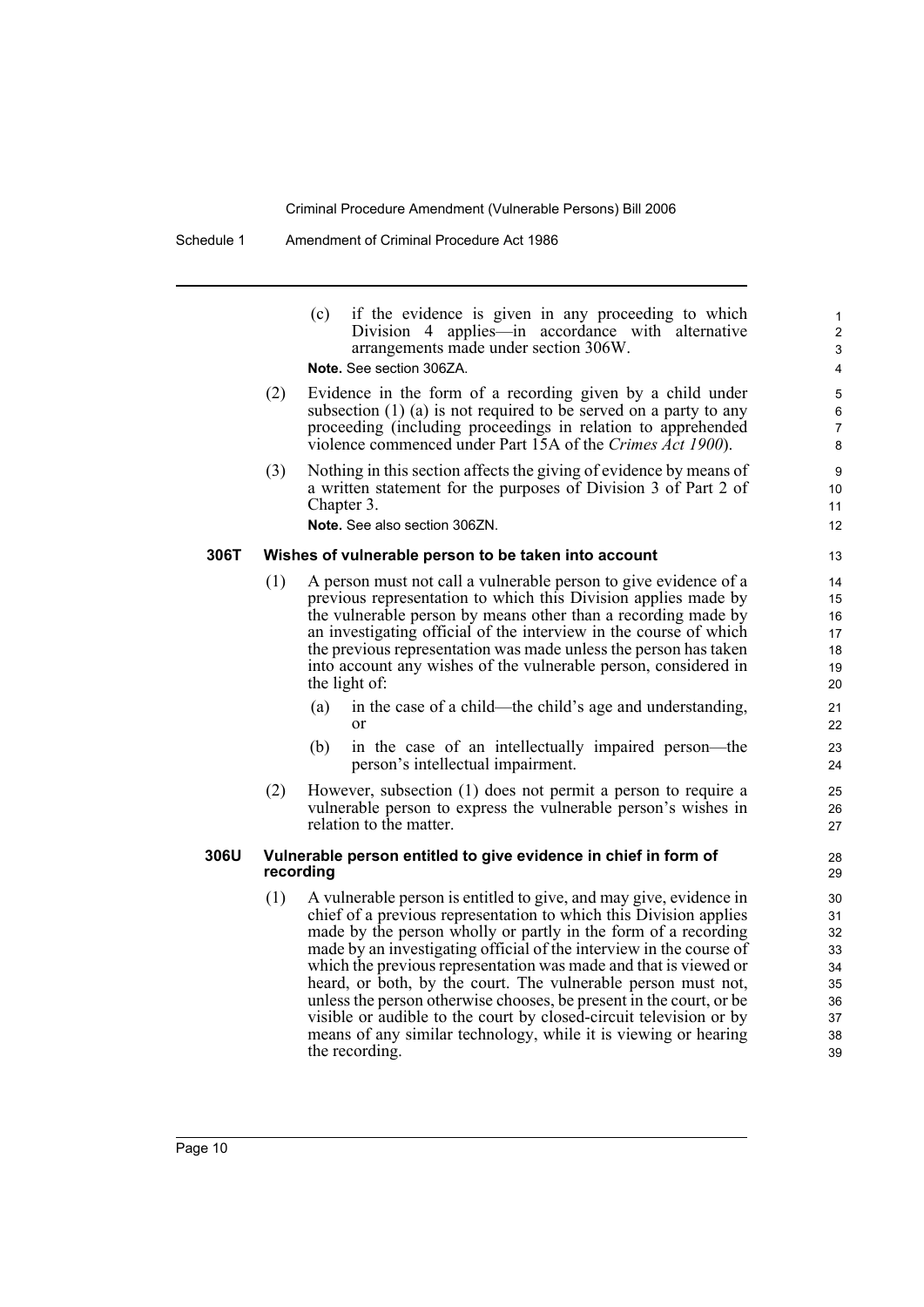Amendment of Criminal Procedure Act 1986 Schedule 1

306V

| (2) | Subject to section 306Y, a person is entitled to give, and may give<br>(no matter what age the person is when the evidence is given),<br>evidence as referred to in subsection $(1)$ in the form of a recording<br>of a previous representation to which this Division applies made<br>by the person when the person was less than 16 years of age.<br>Note. Under section 306Y, a court may order that a vulnerable person<br>not give evidence in the form of a recording if it is satisfied that it is not<br>in the interests of justice for the evidence to be given by a recording. | 1<br>$\overline{2}$<br>3<br>4<br>5<br>6<br>7<br>8 |
|-----|-------------------------------------------------------------------------------------------------------------------------------------------------------------------------------------------------------------------------------------------------------------------------------------------------------------------------------------------------------------------------------------------------------------------------------------------------------------------------------------------------------------------------------------------------------------------------------------------|---------------------------------------------------|
| (3) | If a vulnerable person who gives evidence as referred to in<br>subsection (1) is not the accused person in the proceeding, the<br>subsequently be<br>vulnerable person must<br>available<br>for<br>cross-examination and re-examination:                                                                                                                                                                                                                                                                                                                                                  | 9<br>10<br>11<br>12                               |
|     | (a)<br>orally in the courtroom, or<br>if the evidence is given in any proceeding to which<br>(b)<br>Division 4 applies—in accordance with alternative<br>arrangements made under section 306W.                                                                                                                                                                                                                                                                                                                                                                                            | 13<br>14<br>15<br>16                              |
| (4) | Subsection (3) does not apply in relation to committal<br>proceedings.                                                                                                                                                                                                                                                                                                                                                                                                                                                                                                                    | 17<br>18                                          |
| (5) | Section 5BBA of the <i>Evidence (Audio and Audio Visual Links)</i><br>Act 1998 does not apply to evidence given as referred to in<br>subsection $(1)$ .                                                                                                                                                                                                                                                                                                                                                                                                                                   | 19<br>20<br>21                                    |
|     | Admissibility of recorded evidence                                                                                                                                                                                                                                                                                                                                                                                                                                                                                                                                                        | 22                                                |
| (1) | The hearsay rule and the opinion rule (within the meaning of the<br>Evidence Act 1995) do not prevent the admission or use of<br>evidence of a previous representation to which this Division<br>applies given by a vulnerable person under this Division in the<br>form of a recording made by an investigating official.                                                                                                                                                                                                                                                                | 23<br>24<br>25<br>26<br>27                        |
| (2) | Evidence of a previous representation to which this Division<br>applies of a vulnerable person who is not the accused person in a<br>proceeding that is given by the vulnerable person in the form of<br>a recording made by an investigating official is not to be admitted<br>unless it is proved that the accused person and his or her lawyer<br>(if any) were given, in accordance with the regulations, a<br>reasonable opportunity to listen to and, in the case of a video<br>recording, view the recording.                                                                      | 28<br>29<br>30<br>31<br>32<br>33<br>34<br>35      |
| (3) | However, if the requirements of any regulations made under<br>subsection (2) have not been complied with, the recording may be<br>admitted if the court is satisfied that:                                                                                                                                                                                                                                                                                                                                                                                                                | 36<br>37<br>38                                    |
|     | the parties consent to the recording being admitted, or<br>(a)                                                                                                                                                                                                                                                                                                                                                                                                                                                                                                                            | 39                                                |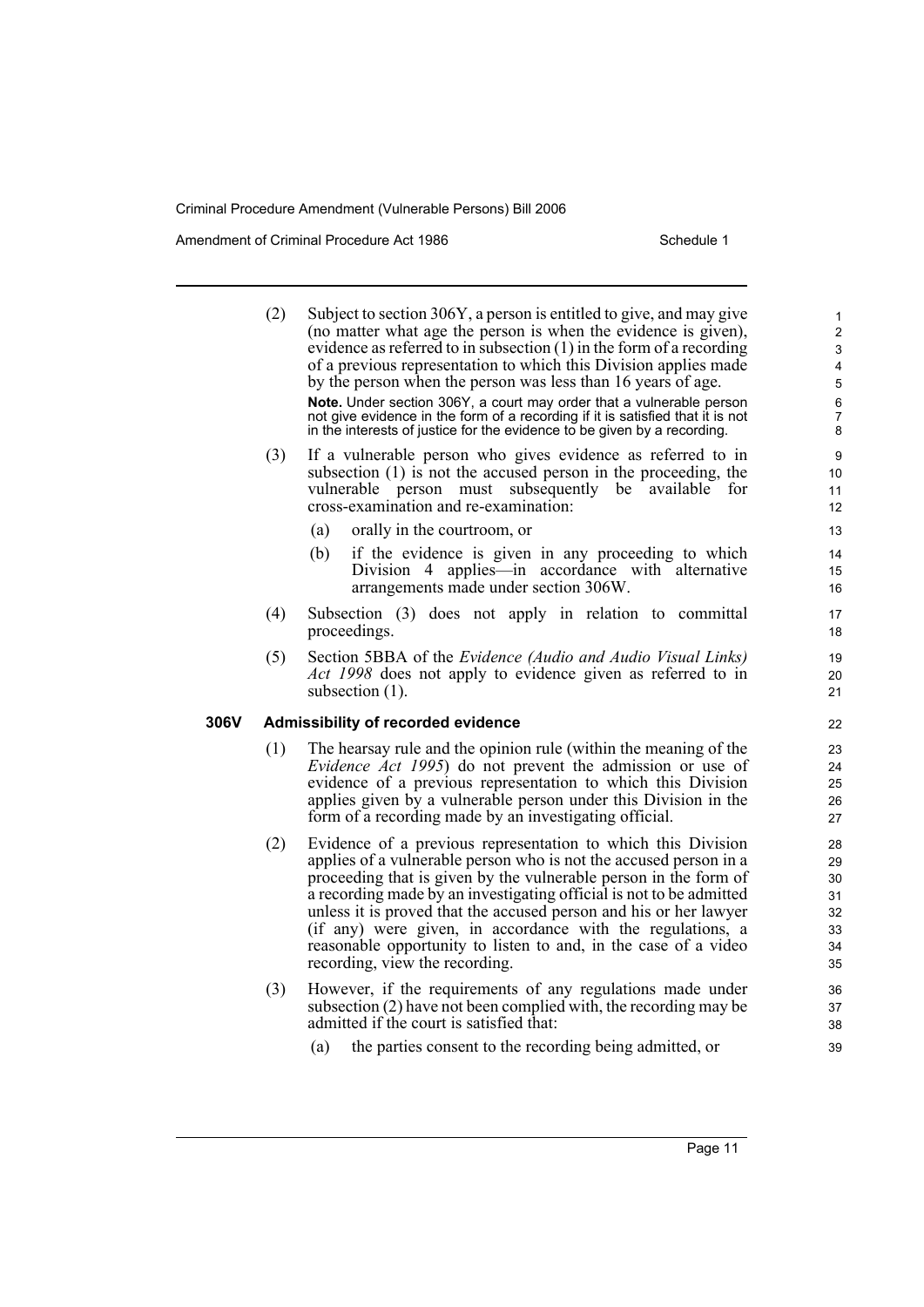#### Schedule 1 Amendment of Criminal Procedure Act 1986

- (b) the accused person and his or her lawyer (if any) have been given a reasonable opportunity otherwise than in accordance with such regulations to listen to or view the recording and it would be in the interests of justice to admit the recording.
- (4) The court may rule as inadmissible the whole or any part of the contents of a recording adduced as evidence under this Division.

#### **306W Alternative arrangements for giving evidence**

The court may order that alternative arrangements be made in accordance with Division 4 for the giving of evidence by the vulnerable person in any proceeding to which that Division applies.

#### **306X Warning to jury**

If a vulnerable person gives evidence of a previous representation wholly or partly in the form of a recording made by an investigating official in accordance with this Division in any proceedings in which there is a jury, the judge must warn the jury not to draw any inference adverse to the accused person or give the evidence any greater or lesser weight because of the evidence being given in that way.

#### **306Y Evidence not to be given in form of recording if contrary to interests of justice**

- (1) A vulnerable person must not give evidence by means of a recording made by an investigating official in accordance with this Division if the court orders that such means not be used.
- (2) The court may only make such an order if it is satisfied that it is not in the interests of justice for the vulnerable person's evidence to be given by a recording.

#### **306Z Transcripts of recordings**

The court may order that a transcript be supplied to the court or, if there is a jury, to the jury, or both, of all or part of evidence of a previous representation to which this Division applies made by a vulnerable person that is given in the form of a recording if it appears to the court that a transcript would be likely to aid its or the jury's comprehension of the evidence.

12 13

21 22 23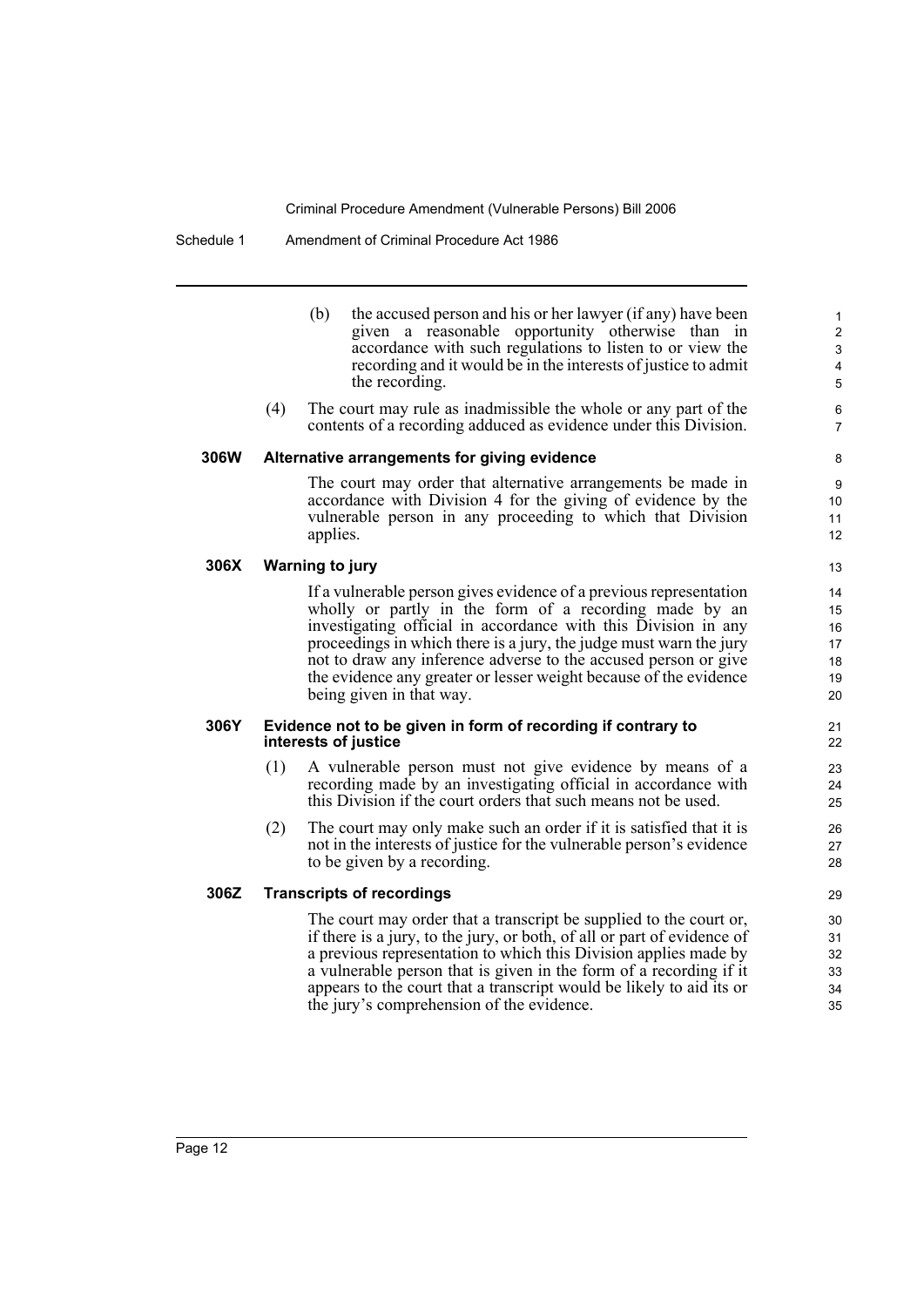Amendment of Criminal Procedure Act 1986 Schedule 1

#### **Division 4 Giving of evidence by closed-circuit television 306ZA Application of Division** This Division applies to the following proceedings: (a) a proceeding in which it is alleged that a person has committed a personal assault offence, (b) a proceeding in relation to an application for an apprehended violence order, or a variation or revocation of such an order, (c) a civil proceeding arising from the commission of a personal assault offence, (d) a proceeding before the Victims Compensation Tribunal in respect of the hearing of a matter arising from the commission of a personal assault offence that is the subject of an appeal or a reference to it, (e) a proceeding in relation to an application for a child protection prohibition order or to vary or revoke any such order or a proceeding in relation to a contravention of any such order. **306ZB Vulnerable persons have a right to give evidence by closed-circuit television** (1) Subject to this Part, a vulnerable person who gives evidence in any proceeding to which this Division applies is entitled to give that evidence by means of closed-circuit television facilities or by means of any other similar technology prescribed for the purposes of this section. (2) Subject to subsections (4) and (5), a child who is 16 or more but less than 18 years of age at the time evidence is given in a proceeding to which this Division applies is entitled to give the evidence as referred to in subsection  $(1)$  if the child was under 16 years of age when the charge for the personal assault offence to which the proceedings relate was laid. (3) A vulnerable person may choose not to give evidence by the means referred to in subsection (1). (4) A vulnerable person must not give evidence by means of closed-circuit television facilities or any other prescribed technology if the court orders that such means not be used. 1  $\overline{2}$ 3 4 5 6 7 8  $\Omega$ 10 11 12 13 14 15 16 17 18 19 20 21 22 23 24 25 26 27  $28$ 29 30 31 32 33 34 35 36 37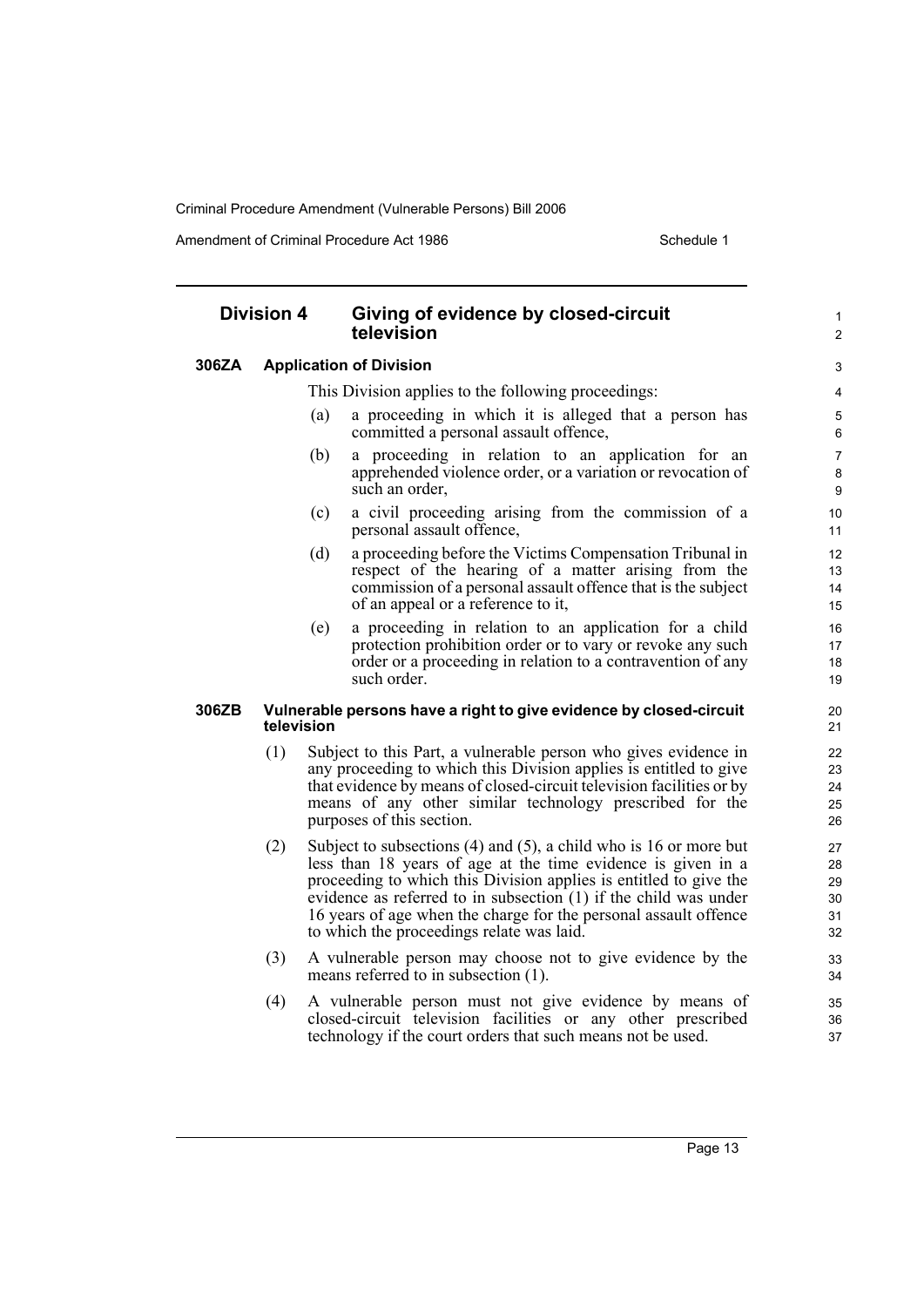|       | (5) | The court may only make such an order if it is satisfied that there<br>are special reasons, in the interests of justice, for the vulnerable<br>person's evidence not to be given by such means.                                                                                                                                                                                                                                                                          | 1<br>$\overline{2}$<br>$\mathfrak{S}$  |
|-------|-----|--------------------------------------------------------------------------------------------------------------------------------------------------------------------------------------------------------------------------------------------------------------------------------------------------------------------------------------------------------------------------------------------------------------------------------------------------------------------------|----------------------------------------|
|       | (6) | This section does not apply to a vulnerable person:                                                                                                                                                                                                                                                                                                                                                                                                                      | 4                                      |
|       |     | who is the accused or defendant in any proceeding referred<br>(a)<br>to in section 306ZA (a), (b) or (c), or                                                                                                                                                                                                                                                                                                                                                             | 5<br>6                                 |
|       |     | who is or was accused of committing the offence that gave<br>(b)<br>rise to a proceeding referred to in section 306ZA (d).                                                                                                                                                                                                                                                                                                                                               | $\overline{7}$<br>8                    |
|       | (7) | Nothing in this section affects the operation of section 13 of the<br>Evidence Act 1995.                                                                                                                                                                                                                                                                                                                                                                                 | 9<br>10                                |
| 306ZC |     | Accused vulnerable persons may be allowed to give evidence by<br>closed-circuit television                                                                                                                                                                                                                                                                                                                                                                               | 11<br>$12 \overline{ }$                |
|       | (1) | This section applies to a vulnerable person who is the accused<br>person, or person against whom a complaint is made, in any<br>proceeding to which this Division applies.                                                                                                                                                                                                                                                                                               | 13<br>14<br>15                         |
|       | (2) | The court may make an order permitting a vulnerable person's<br>evidence in a proceeding to which this Division applies to be<br>given by means of closed-circuit television facilities or any other<br>similar technology prescribed for the purposes of this section.                                                                                                                                                                                                  | 16<br>17<br>18<br>19                   |
|       | (3) | Such an order may be made in relation to a child only if the court<br>is satisfied:                                                                                                                                                                                                                                                                                                                                                                                      | 20<br>21                               |
|       |     | that the child may suffer mental or emotional harm if<br>(a)<br>required to give evidence in the ordinary way, or                                                                                                                                                                                                                                                                                                                                                        | 22<br>23                               |
|       |     | that the facts may be better ascertained if the child's<br>(b)<br>evidence is given in accordance with such an order.                                                                                                                                                                                                                                                                                                                                                    | 24<br>25                               |
|       | (4) | A court may make an order under this section permitting a<br>vulnerable person to whom this section applies who is an accused<br>detainee within the meaning of the <i>Evidence (Audio and Audio</i><br><i>Visual Links) Act 1998</i> to give evidence in a proceeding to which<br>this Division applies by means of closed-circuit television<br>facilities or any other similar technology prescribed for the<br>purposes of this section despite Part 1B of that Act. | 26<br>27<br>28<br>29<br>30<br>31<br>32 |
|       | (5) | A vulnerable person may choose not to give evidence by means<br>of closed-circuit television facilities or other similar technology.                                                                                                                                                                                                                                                                                                                                     | 33<br>34                               |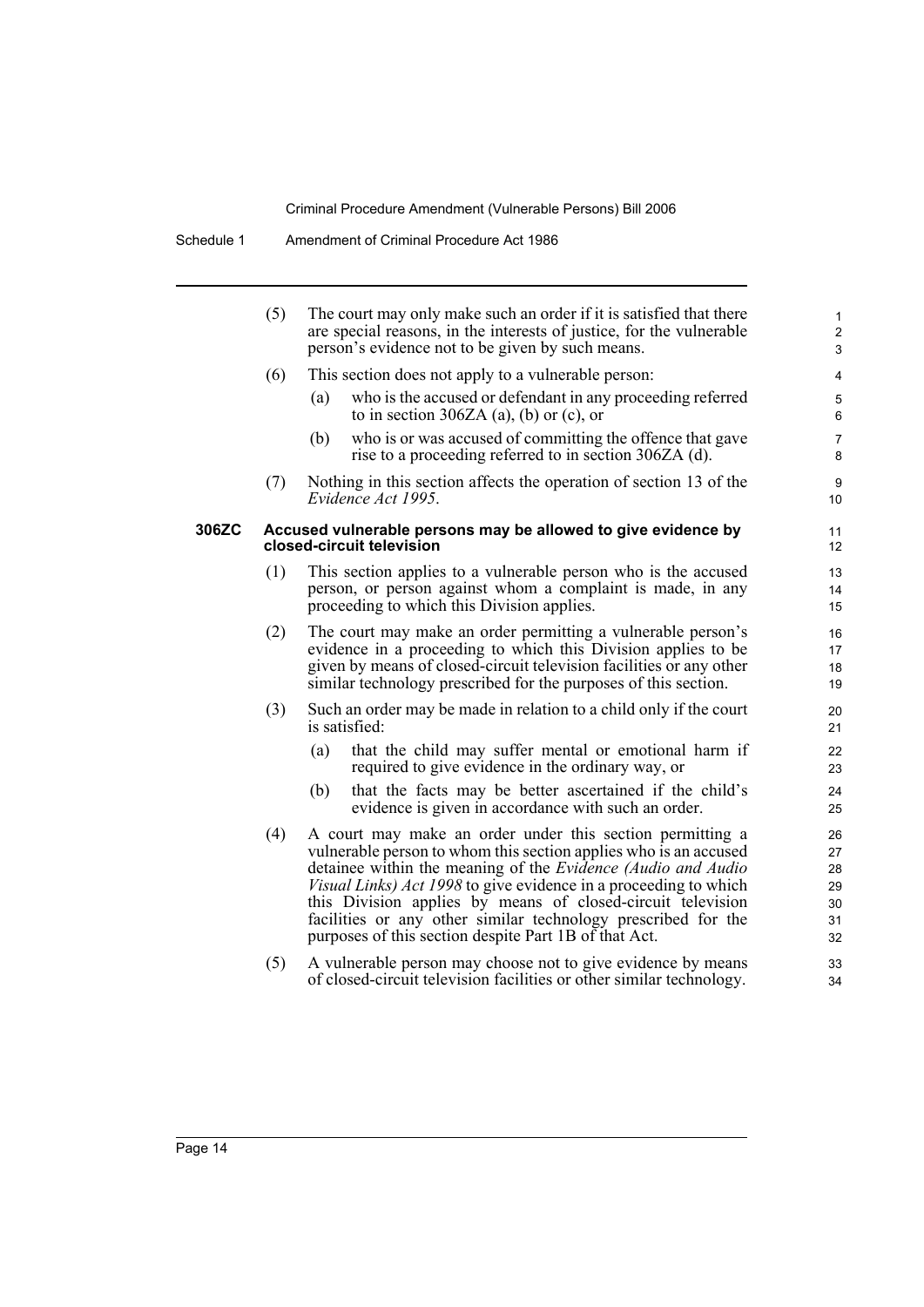Amendment of Criminal Procedure Act 1986 Schedule 1

| 306ZD |      | Giving evidence by closed-circuit television                                                                                                                                                                                                                                                                                                                                               |                                                  |
|-------|------|--------------------------------------------------------------------------------------------------------------------------------------------------------------------------------------------------------------------------------------------------------------------------------------------------------------------------------------------------------------------------------------------|--------------------------------------------------|
|       | (1)  | If the evidence of a vulnerable person who is entitled or permitted<br>to give evidence by means of closed-circuit television facilities or<br>any other similar technology under this Division is given from a<br>location outside a court, that location is taken to be part of the<br>court in which the proceeding is being held.                                                      | 1<br>$\overline{\mathbf{c}}$<br>3<br>4<br>5<br>6 |
|       | (2)  | If the evidence of a vulnerable person who is entitled or permitted<br>to give evidence by means of closed-circuit television facilities or<br>any other similar technology under this Division is given from a<br>location outside a court, the court may order:                                                                                                                          | 7<br>8<br>9<br>10                                |
|       |      | (a)<br>that a court officer be present at that other location, and<br>(b)<br>that any other person be present with the vulnerable person<br>as an interpreter, for the purpose of assisting the vulnerable<br>person with any difficulty in giving evidence associated<br>with an impairment or a disability, or for the purpose of<br>providing the vulnerable person with other support. | 11<br>12<br>13<br>14<br>15<br>16                 |
|       | (3)  | Any such order does not limit the entitlement that a vulnerable<br>person has under section 306ZK to choose another person to be<br>present with him or her when giving evidence.                                                                                                                                                                                                          | 17<br>18<br>19                                   |
|       | (4)  | Nothing in this section affects any entitlement a vulnerable<br>person has under section 275B.                                                                                                                                                                                                                                                                                             | 20<br>21                                         |
| 306ZE | used | Giving identification evidence when closed-circuit television is                                                                                                                                                                                                                                                                                                                           | 22<br>23                                         |
|       | (1)  | Subject to subsection (4), if a vulnerable person is entitled to give<br>evidence by means of closed-circuit television facilities or any<br>other similar technology, that person may not give identification<br>evidence by those means.                                                                                                                                                 | 24<br>25<br>26<br>27                             |
|       | (2)  | However, such a person is entitled to refuse to give identification<br>evidence until after the completion of the person's other evidence<br>(including)<br>in chief, cross-examination<br>examination<br>and<br>re-examination).                                                                                                                                                          | 28<br>29<br>30<br>31                             |
|       | (3)  | In addition, the court must ensure that such a person is not in the<br>presence of the accused for any longer than is necessary for the<br>vulnerable person to give identification evidence.                                                                                                                                                                                              | 32<br>33<br>34                                   |
|       | (4)  | Subsection (1) does not prevent the giving of identification<br>evidence by means of closed-circuit television facilities or any<br>other similar technology that relates to evidence that is not a fact<br>in issue.<br><b>Note, Identification evidence</b> is defined in the <i>Evidence Act 1995</i> .                                                                                 | 35<br>36<br>37<br>38<br>39                       |
|       |      |                                                                                                                                                                                                                                                                                                                                                                                            |                                                  |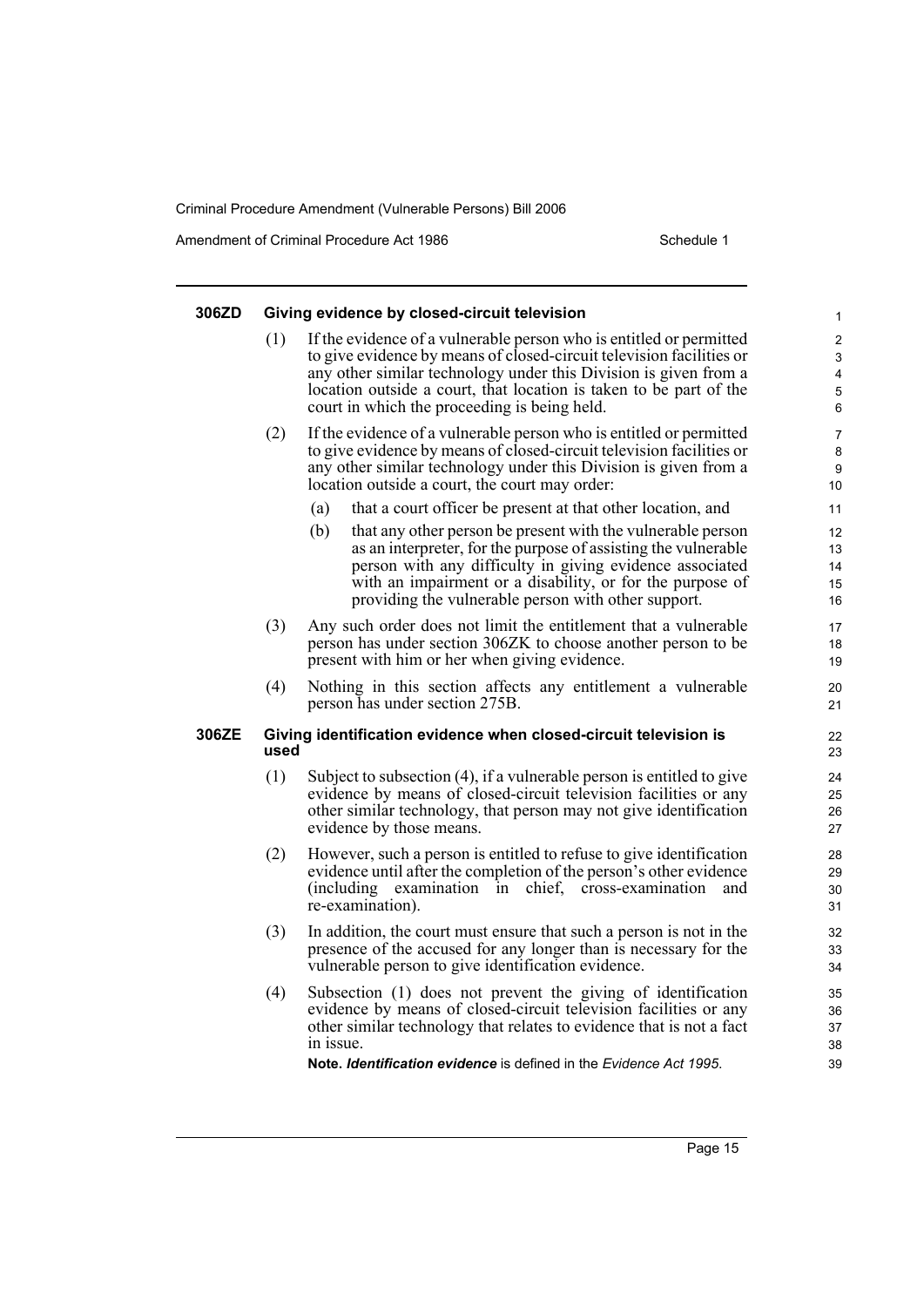Schedule 1 Amendment of Criminal Procedure Act 1986

#### **306ZF Proceedings may be moved to allow use of closed-circuit television facilities**

(1) This section applies if a vulnerable person is entitled or permitted to give evidence by means of closed-circuit television facilities or any other similar technology under this Division.

(2) If the court is not equipped with such facilities or technology, or it otherwise considers it appropriate to do so, the court may adjourn the proceeding or any part of the proceeding to a court or place that is equipped with such facilities or technology so that the vulnerable person's evidence may be given by such means.

#### **306ZG Use of closed-circuit television or similar technology**

Closed-circuit television facilities or similar technology used under this Division for the giving of evidence by a vulnerable person are to be operated in such a manner that the persons who have an interest in the proceeding are able to see the vulnerable person (and any person present with the vulnerable person) on the same or another television monitor.

#### **306ZH Vulnerable persons have a right to alternative arrangements for giving evidence when closed-circuit television facilities not available**

- (1) This section applies to any proceeding in which a vulnerable person is entitled or permitted to give evidence by means of closed-circuit television facilities or other similar technology (by virtue of section 306ZB or an order made under section 306ZC) but does not do so because:
	- (a) such facilities and such technology are not available (and the court does not move the proceeding under section 306ZF), or
	- (b) the vulnerable person chooses not to give evidence by those means, or
	- (c) the court orders that the vulnerable person may not give evidence by those means (or, in the case of a vulnerable person to whom section 306ZC applies, the court does not order that the vulnerable person may give evidence by those means).
- (2) In such a proceeding, the court must make alternative arrangements for the giving of evidence by the vulnerable person, in order to restrict contact (including visual contact) between the vulnerable person and any other person or persons.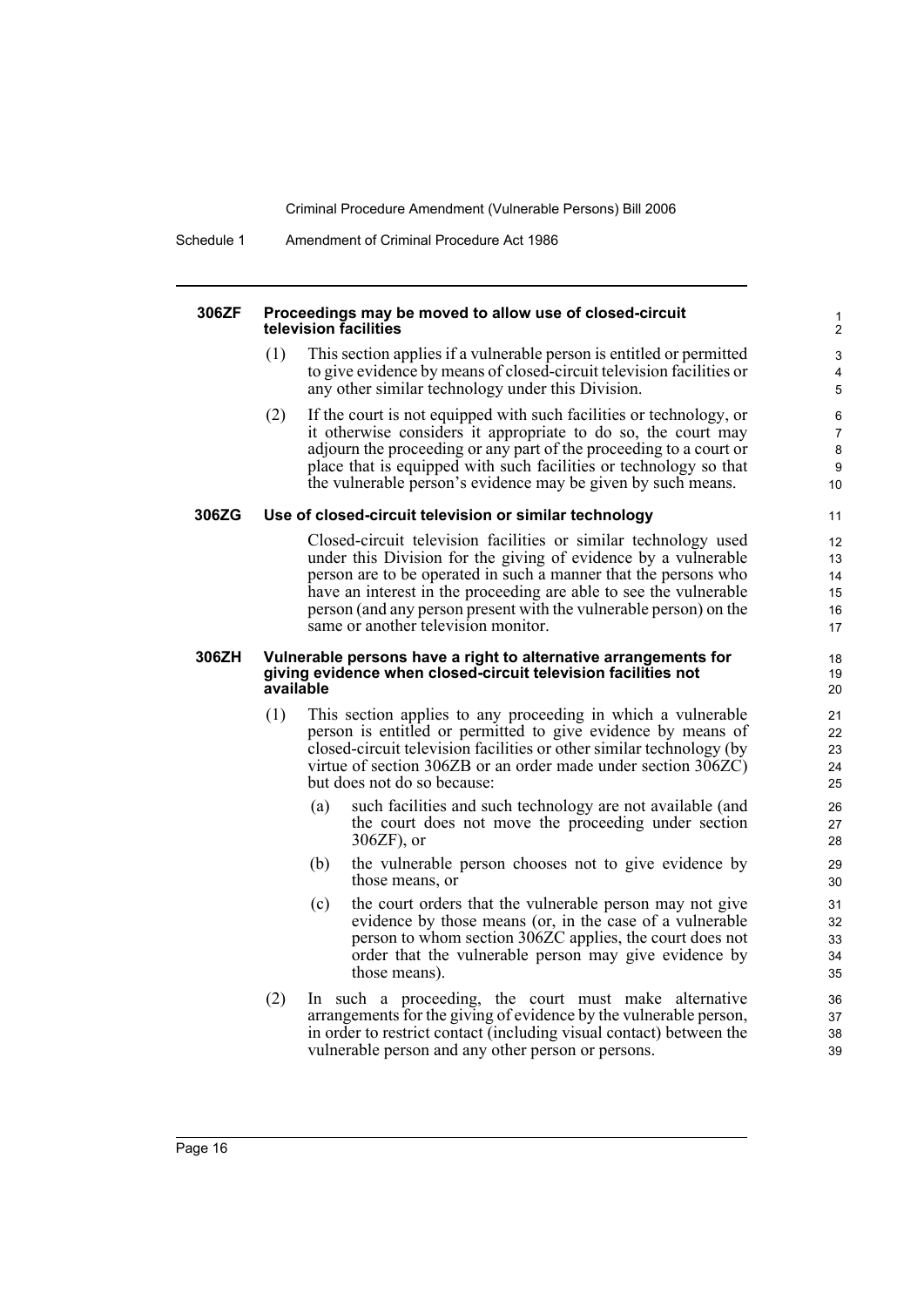Amendment of Criminal Procedure Act 1986 Schedule 1

- (3) Those alternative arrangements may include any of the following:
	- (a) the use of screens,
	- (b) planned seating arrangements for people who have an interest in the proceeding (including the level at which they are seated and the people in the vulnerable person's line of vision),
	- (c) the adjournment of the proceeding or any part of the proceeding to other premises.
- (4) A vulnerable person may choose not to use any such alternative arrangements. In that case, the court must direct that the vulnerable person be permitted to give evidence orally in the courtroom.
- (5) Any premises to which a proceeding is adjourned under this section are taken to be part of the court in which the proceeding is being heard.

#### **306ZI Warning to jury**

- (1) In any criminal proceeding in which the evidence of a vulnerable person is given by means of closed-circuit television facilities or any other similar technology (by virtue of section 306ZB), the judge must:
	- (a) inform the jury that it is standard procedure for the evidence of vulnerable persons in such cases to be given by those means, and
	- (b) warn the jury not to draw any inference adverse to the accused person or give the evidence any greater or lesser weight because of the use of those facilities or that technology.
- (2) In any criminal proceeding in which the evidence of a vulnerable person is given by means of closed-circuit television facilities or any other similar technology (by virtue of section 306ZC), the judge must warn the jury not to draw any inference adverse to the accused person or give the evidence any greater or lesser weight because of the use of those facilities or that technology.
- (3) In any criminal proceeding in which arrangements are made for a person to be with a vulnerable person giving evidence (by virtue of section 306ZD or 306ZK), the judge must:
	- (a) inform the jury that it is standard procedure in such cases for vulnerable persons to choose a person to be with them, and

Page 17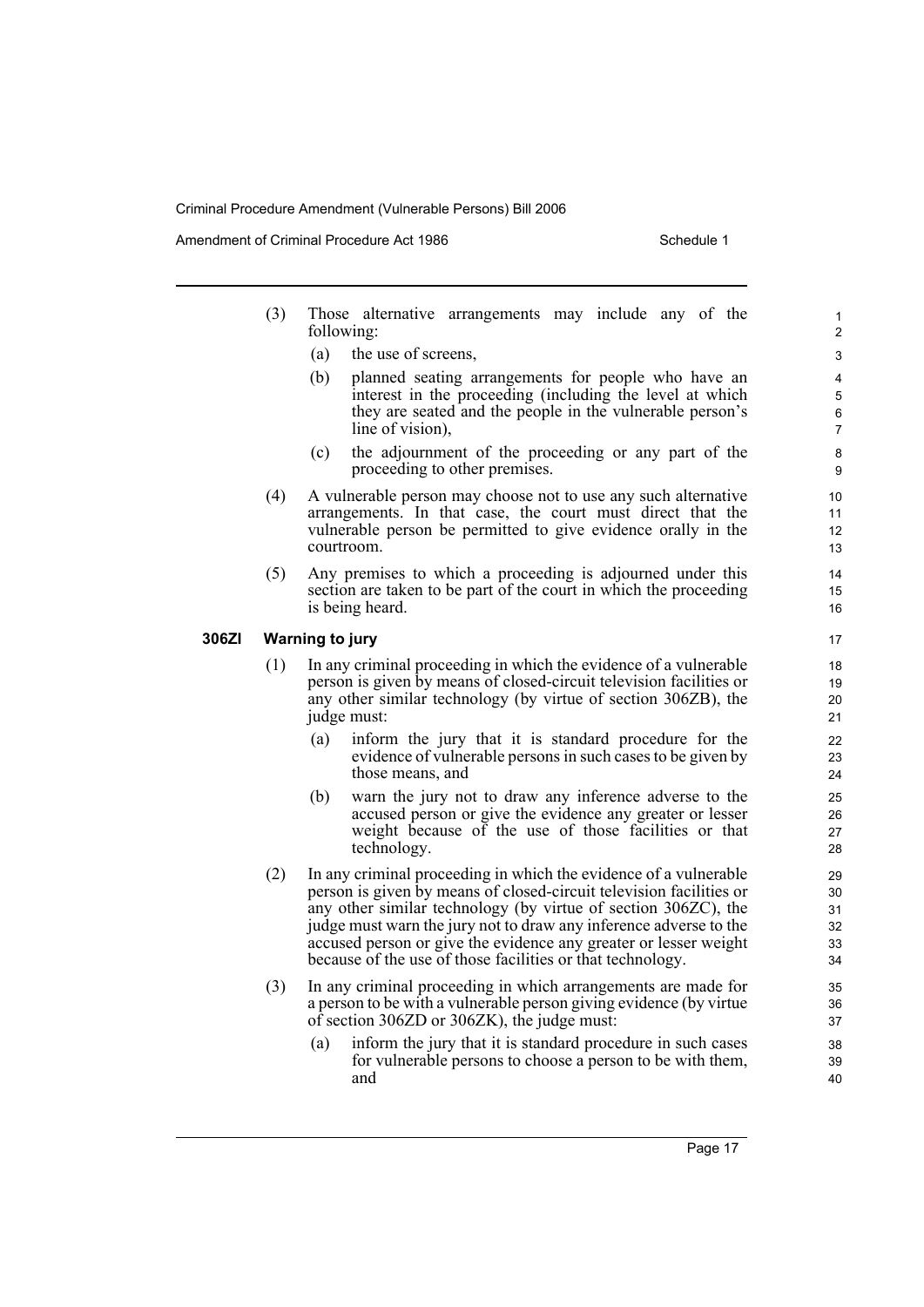|       |                   | (b) | warn the jury not to draw any inference adverse to the<br>accused person or give the evidence any greater or lesser<br>weight because of the presence of that person.                                                                               | $\mathbf{1}$<br>$\overline{c}$<br>3 |
|-------|-------------------|-----|-----------------------------------------------------------------------------------------------------------------------------------------------------------------------------------------------------------------------------------------------------|-------------------------------------|
|       | (4)               |     | In any criminal proceeding in which alternative arrangements for<br>the giving of evidence by a vulnerable person are made (by virtue)<br>of section 306ZH or 306ZL), the judge must:                                                               | 4<br>5<br>6                         |
|       |                   | (a) | inform the jury that it is standard procedure in such cases<br>for alternative arrangements to be used when vulnerable<br>persons give evidence, and                                                                                                | $\overline{7}$<br>8<br>9            |
|       |                   | (b) | warn the jury not to draw any inference adverse to the<br>accused person or give the evidence any greater or lesser<br>weight because of the use of those alternative<br>arrangements.                                                              | 10<br>11<br>12<br>13                |
|       | <b>Division 5</b> |     | <b>Miscellaneous</b>                                                                                                                                                                                                                                | 14                                  |
| 306ZJ |                   |     | Validity of proceedings not affected                                                                                                                                                                                                                | 15                                  |
|       | (1)               |     | The failure of a vulnerable person to give evidence in accordance<br>with a provision of this Part does not affect the validity of any<br>proceeding or any decision made in connection with that<br>proceeding.                                    | 16<br>17<br>18<br>19                |
|       | (2)               |     | The failure of an investigating official to record a representation<br>of a child in accordance with any regulations made under section<br>306Q does not affect the validity of any proceeding in which<br>evidence of the representation is given. | 20<br>21<br>22<br>23                |
| 306ZK |                   |     | Vulnerable persons have a right to presence of a supportive<br>person while giving evidence                                                                                                                                                         | 24<br>25                            |
|       | (1)               |     | This section applies to:                                                                                                                                                                                                                            | 26                                  |
|       |                   | (a) | a criminal proceeding in any court, and                                                                                                                                                                                                             | 27                                  |
|       |                   | (b) | a civil proceeding arising from the commission of a<br>personal assault offence, and                                                                                                                                                                | 28<br>29                            |
|       |                   | (c) | a proceeding in relation to a complaint for an apprehended<br>violence order, and                                                                                                                                                                   | 30<br>31                            |
|       |                   | (d) | a proceeding before the Victims Compensation Tribunal in<br>respect of the hearing of a matter arising from the<br>commission of a personal assault offence that is the subject<br>of an appeal or a reference to it, and                           | 32<br>33<br>34<br>35                |
|       |                   | (e) | a proceeding in relation to an application for a child<br>protection prohibition order or to vary or revoke any such<br>order.                                                                                                                      | 36<br>37<br>38                      |
|       |                   |     |                                                                                                                                                                                                                                                     |                                     |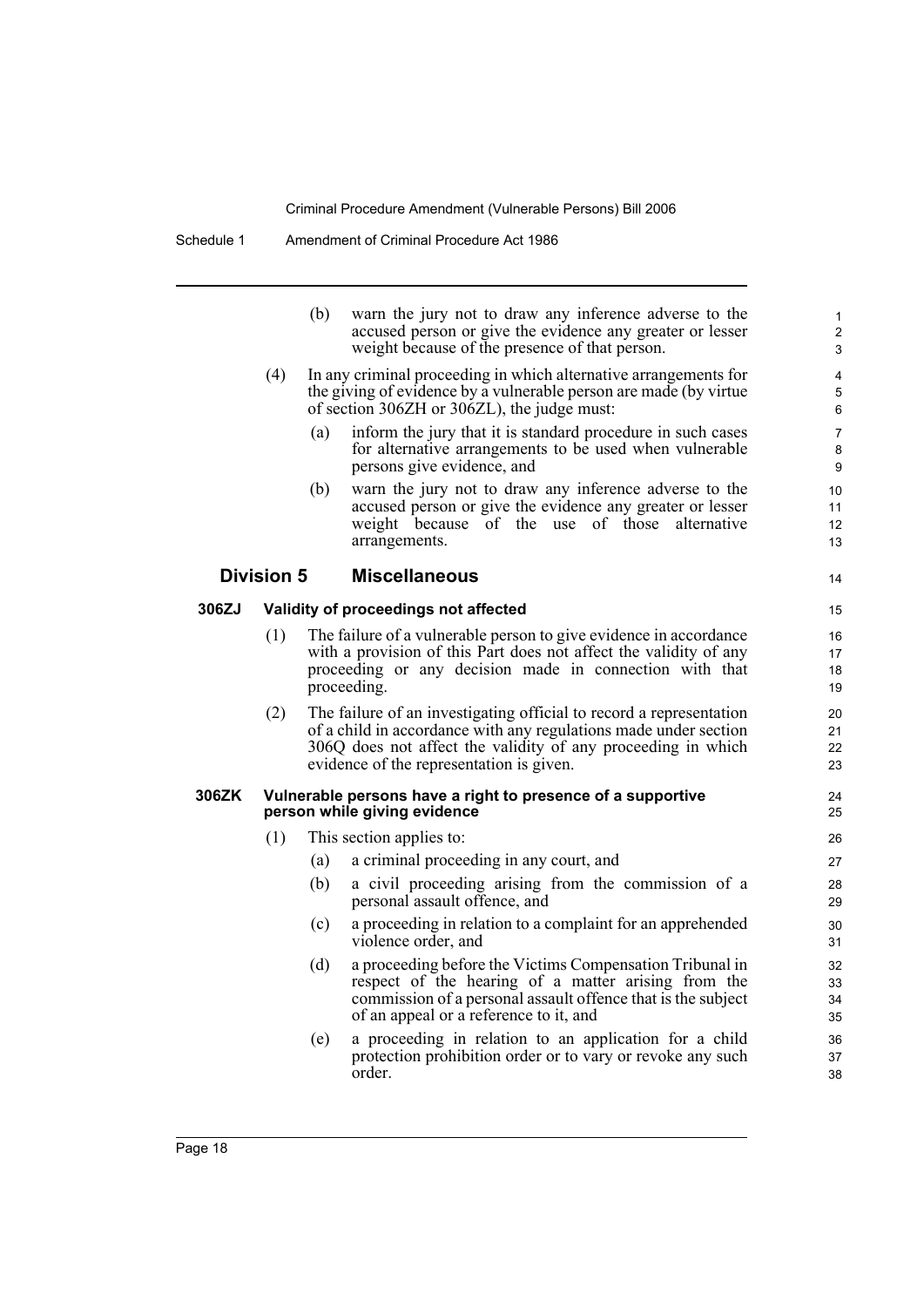Amendment of Criminal Procedure Act 1986 Schedule 1

- (2) A vulnerable person who gives evidence in a proceeding to which this section applies is entitled to choose a person whom the vulnerable person would like to have present near him or her when giving evidence. (3) Without limiting a vulnerable person's right to choose such a person, that person: (a) may be a parent, guardian, relative, friend or support person of the vulnerable person, and
	- (b) may be with the vulnerable person as an interpreter, for the purpose of assisting the vulnerable person with any difficulty in giving evidence associated with an impairment or a disability, or for the purpose of providing the vulnerable person with other support.
- (4) To the extent that the court or tribunal considers it reasonable to do so, the court or tribunal must make whatever direction is appropriate to give effect to a vulnerable person's decision to have such a person present near the vulnerable person, and within the vulnerable person's sight, when the vulnerable person is giving evidence.
- (5) The court or tribunal may permit more than one support person to be present with the vulnerable person if the court or tribunal thinks that it is in the interests of justice to do so.
- (6) This section extends to a vulnerable person who is the accused or the defendant in the relevant proceeding.

**Note.** This section does not apply if a child or intellectually impaired person giving evidence is a complainant in proceedings for a prescribed sexual offence. In that case, section 294C sets out the entitlements of the child or intellectually impaired person to have one or more support persons present when giving evidence.

#### **306ZL Vulnerable persons have a right to alternative arrangements for giving evidence when accused is unrepresented**

- (1) This section applies to a criminal proceeding in any court, or a civil proceeding arising from the commission of a personal assault offence, in which the accused or defendant is not represented by a lawyer.
- (2) A vulnerable person who is a witness (other than the accused or the defendant) in a proceeding to which this section applies is to be examined in chief, cross-examined or re-examined by a person appointed by the court instead of by the accused or the defendant.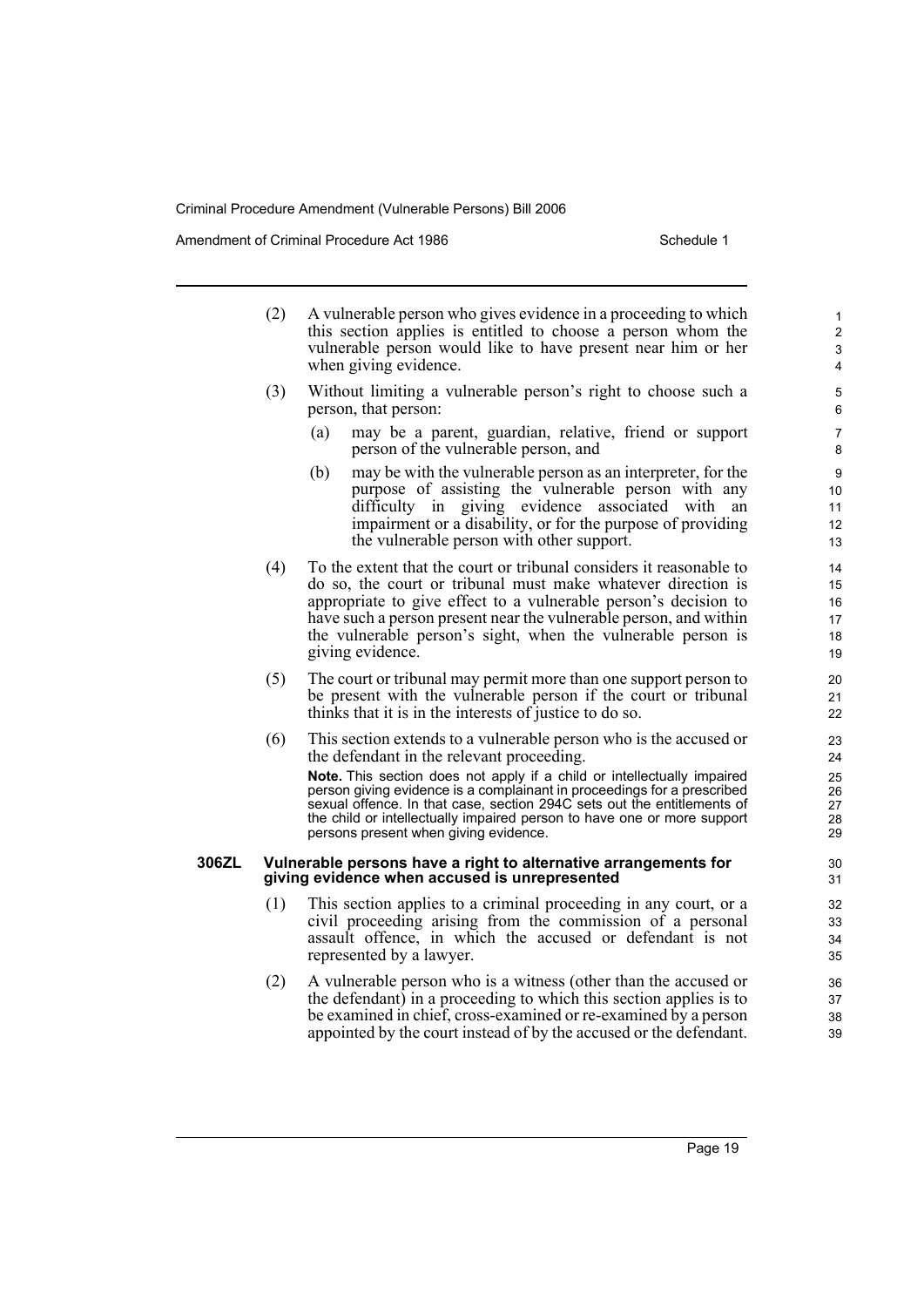Schedule 1 Amendment of Criminal Procedure Act 1986

|       | (3) | If any such person is appointed, that person is to ask the<br>vulnerable person only the questions that the accused or the<br>defendant requests the person to put to the vulnerable person.                                                                                            | 1<br>$\overline{c}$<br>3   |
|-------|-----|-----------------------------------------------------------------------------------------------------------------------------------------------------------------------------------------------------------------------------------------------------------------------------------------|----------------------------|
|       | (4) | A person appointed under this section, when acting in the course<br>of his or her appointment, must not independently give the<br>accused or the defendant legal or other advice.                                                                                                       | 4<br>5<br>6                |
|       | (5) | The court may choose not to appoint such a person if the court<br>considers that it is not in the interests of justice to do so.                                                                                                                                                        | 7<br>8                     |
|       | (6) | This section applies whether or not closed-circuit television<br>facilities or other similar technology is used to give evidence, and<br>whether or not alternative arrangements under section 306ZH are<br>used in the proceedings.                                                    | 9<br>10<br>11<br>12        |
|       | (7) | Anything done or omitted to be done by a person who:                                                                                                                                                                                                                                    | 13                         |
|       |     | is appointed under this section, and<br>(a)                                                                                                                                                                                                                                             | 14                         |
|       |     | (b)<br>is an Australian lawyer,                                                                                                                                                                                                                                                         | 15                         |
|       |     | when acting in the course of the appointment or otherwise in                                                                                                                                                                                                                            | 16                         |
|       |     | accordance with this section does not, if the thing was done or                                                                                                                                                                                                                         | 17                         |
|       |     | omitted to be done in good faith, subject the person personally to<br>any action, liability, claim or demand.                                                                                                                                                                           | 18<br>19                   |
| 306ZM |     | <b>Court orders</b>                                                                                                                                                                                                                                                                     | 20                         |
|       |     | The court may make, vary or revoke an order under a provision<br>of this Part either on its own motion or on application by a party<br>to the proceeding or by the vulnerable person giving evidence.                                                                                   | 21<br>22<br>23             |
| 306ZN |     | <b>General discretion of court not affected</b>                                                                                                                                                                                                                                         | 24                         |
|       |     | Unless a contrary intention is shown, nothing in this Part limits<br>any discretion that a court has with respect to the conduct of a<br>proceeding.<br>Note. See, for example, Part 3.11 (Discretions to exclude evidence) of<br>the Evidence Act 1995.                                | 25<br>26<br>27<br>28<br>29 |
| 306ZO |     | <b>Regulations</b>                                                                                                                                                                                                                                                                      | 30                         |
|       |     | Without limiting any regulations made under section 4, the<br>regulations may make provision for or with respect to the use of<br>closed-circuit television facilities or other similar technology for<br>the giving of evidence by vulnerable persons in accordance with<br>this Part. | 31<br>32<br>33<br>34<br>35 |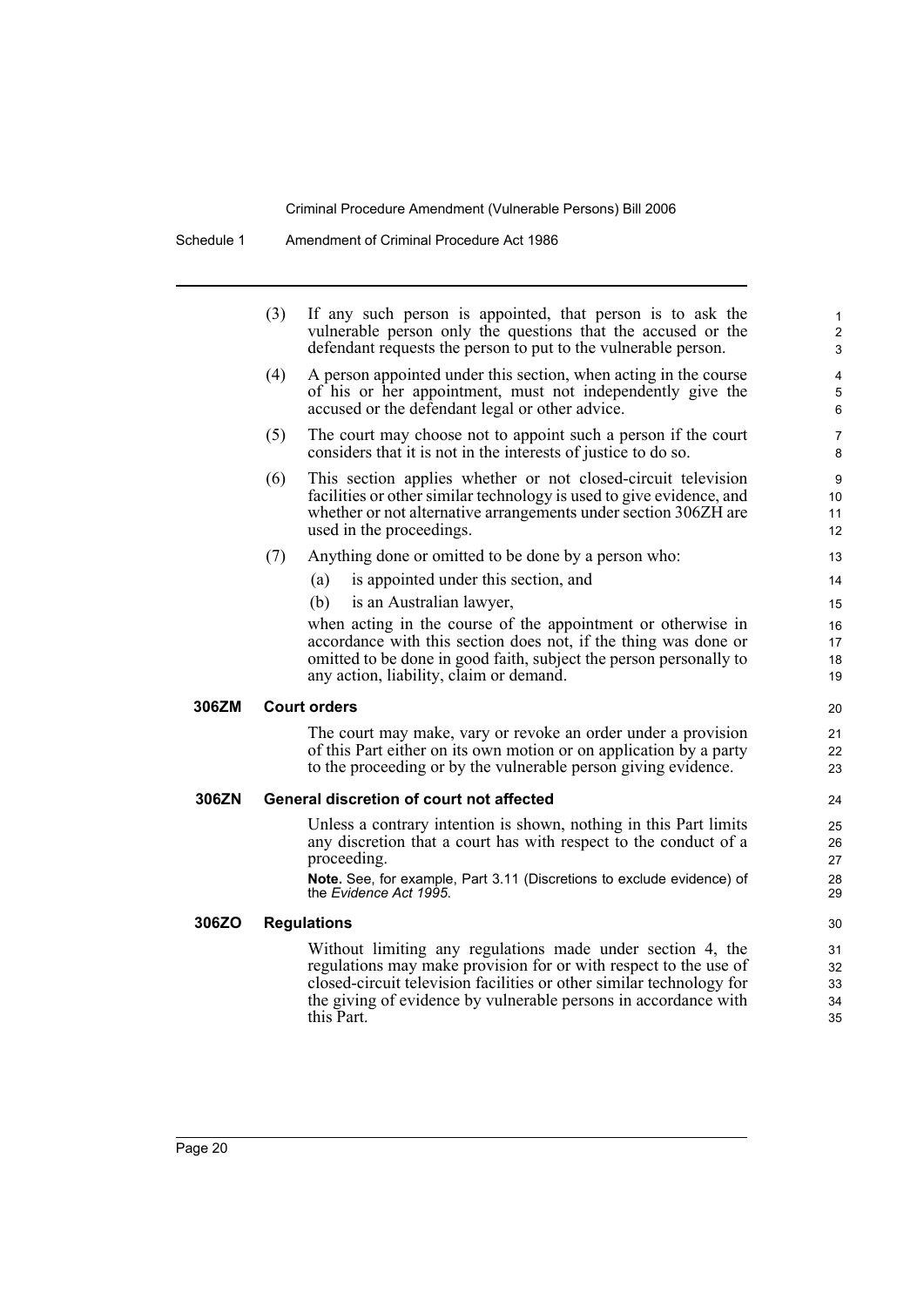Amendment of Criminal Procedure Act 1986 Schedule 1

|        | 306ZP       |                   | <b>Rules of court</b>                                                                                                                                                                                                                                                         | 1                            |
|--------|-------------|-------------------|-------------------------------------------------------------------------------------------------------------------------------------------------------------------------------------------------------------------------------------------------------------------------------|------------------------------|
|        |             | (1)               | Rules of court may (subject to any regulations made under this<br>Act) be made in respect of the giving of evidence under this Part.                                                                                                                                          | $\overline{\mathbf{c}}$<br>3 |
|        |             | (2)               | In particular, rules of court may (subject to the regulations) also<br>make provision for or with respect to the use of closed-circuit<br>television facilities or other similar technology for the giving of<br>evidence by vulnerable persons in accordance with this Part. | 4<br>5<br>6<br>7             |
| $[14]$ |             |                   | Schedule 2 Savings, transitional and other provisions                                                                                                                                                                                                                         | 8                            |
|        |             |                   | Insert at the end of clause $1(1)$ :                                                                                                                                                                                                                                          | 9                            |
|        |             |                   | Criminal Procedure Amendment (Vulnerable Persons) Act 2006                                                                                                                                                                                                                    | 10                           |
| $[15]$ |             | <b>Schedule 2</b> |                                                                                                                                                                                                                                                                               | 11                           |
|        |             |                   | Insert at the end of the Schedule with appropriate Part and clause numbers:                                                                                                                                                                                                   | 12                           |
|        | <b>Part</b> |                   | Provisions consequent on enactment of<br><b>Criminal Procedure Amendment</b><br>(Vulnerable Persons) Act 2006                                                                                                                                                                 | 13<br>14<br>15               |
|        |             | <b>Definition</b> |                                                                                                                                                                                                                                                                               | 16                           |
|        |             |                   | In this Part:<br><b>amending Act</b> means the Criminal Procedure Amendment<br>(Vulnerable Persons) Act 2006.                                                                                                                                                                 | 17<br>18<br>19               |
|        |             |                   | <b>Amendments</b>                                                                                                                                                                                                                                                             | 20                           |
|        |             |                   | The amendments made to this Act by the amending Act do not<br>any proceedings commenced<br>extend<br>before<br>the<br>to<br>commencement of the amendments and any such proceedings are<br>to be dealt with as if the amending Act had not been enacted.                      | 21<br>22<br>23<br>24         |
|        |             |                   | Effect of repeal of Evidence (Children) Act 1997                                                                                                                                                                                                                              | 25                           |
|        |             |                   | Any proceedings to which the <i>Evidence (Children) Act 1997</i><br>applied that were pending immediately before the repeal of that<br>Act by the amending Act are to continue to be dealt with as if that<br>Act had not been repealed.                                      | 26<br>27<br>28<br>29         |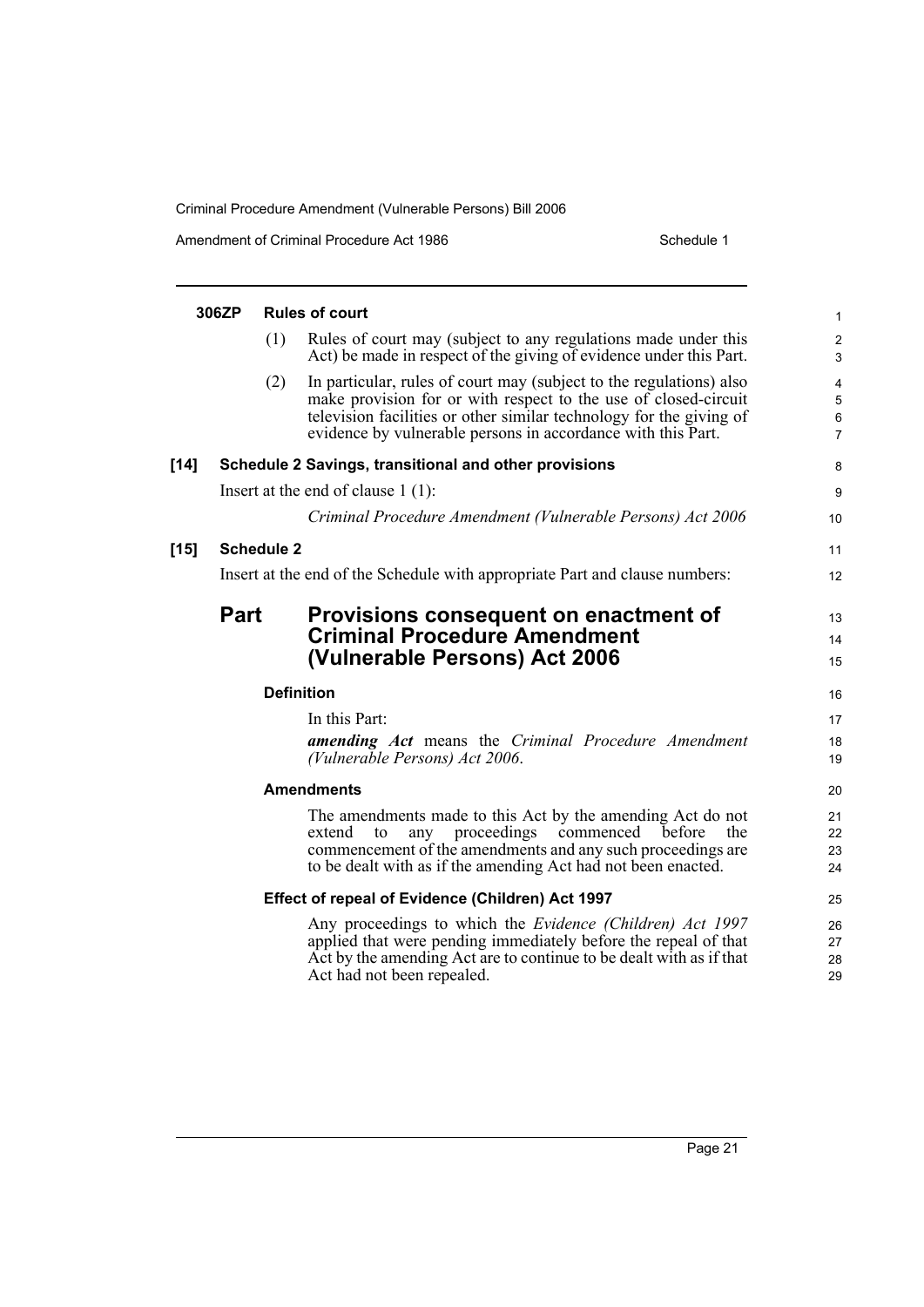<span id="page-27-0"></span>

|     | <b>Schedule 2</b><br><b>Consequential amendment of other Acts</b>                                                                                                               | 1              |
|-----|---------------------------------------------------------------------------------------------------------------------------------------------------------------------------------|----------------|
|     | (Section 4)                                                                                                                                                                     | $\overline{2}$ |
| 2.1 | Children (Criminal Proceedings) Act 1987 No 55                                                                                                                                  | 3              |
|     | Section 11 Publication and broadcasting of names                                                                                                                                | 4              |
|     | Omit "Part 3 of the <i>Evidence (Children) Act 1997</i> " from section 11 (6).                                                                                                  | 5              |
|     | Insert instead "Division 3 of Part 6 of Chapter 6 of the Criminal Procedure Act<br>$1986$ ".                                                                                    | 6<br>7         |
| 2.2 | Crimes Act 1900 No 40                                                                                                                                                           | 8              |
| [1] | Section 562ZH Measures to protect children in AVO proceedings                                                                                                                   | 9              |
|     | Omit "Parts 3 and 4 of the <i>Evidence (Children) Act 1997</i> " from section<br>562ZH (5) (as inserted by the Crimes Amendment (Apprehended Violence) Act<br>2006).            | 10<br>11<br>12 |
|     | Insert instead "Divisions 3 and 4 of Part 6 of Chapter 6 of the Criminal<br>Procedure Act 1986".                                                                                | 13<br>14       |
| [2] | Section 562ZH (6) (as inserted by the Crimes Amendment (Apprehended<br>Violence) Act 2006)                                                                                      | 15<br>16       |
|     | Omit "Part 3 of the Evidence (Children) Act 1997".                                                                                                                              | 17             |
|     | Insert instead "Division 3 of Part 6 of Chapter 6 of the Criminal Procedure Act<br>$1986$ ".                                                                                    | 18<br>19       |
| [3] | Section 562ZN Right to presence of supportive person                                                                                                                            | 20             |
|     | Omit "child to whom section 27 of the <i>Evidence (Children) Act 1997</i> " from<br>section 562ZN (1) (as inserted by the Crimes Amendment (Apprehended<br>Violence) Act 2006). | 21<br>22<br>23 |
|     | Insert instead "person to whom section 306ZK of the Criminal Procedure Act<br>$1986$ ".                                                                                         | 24<br>25       |